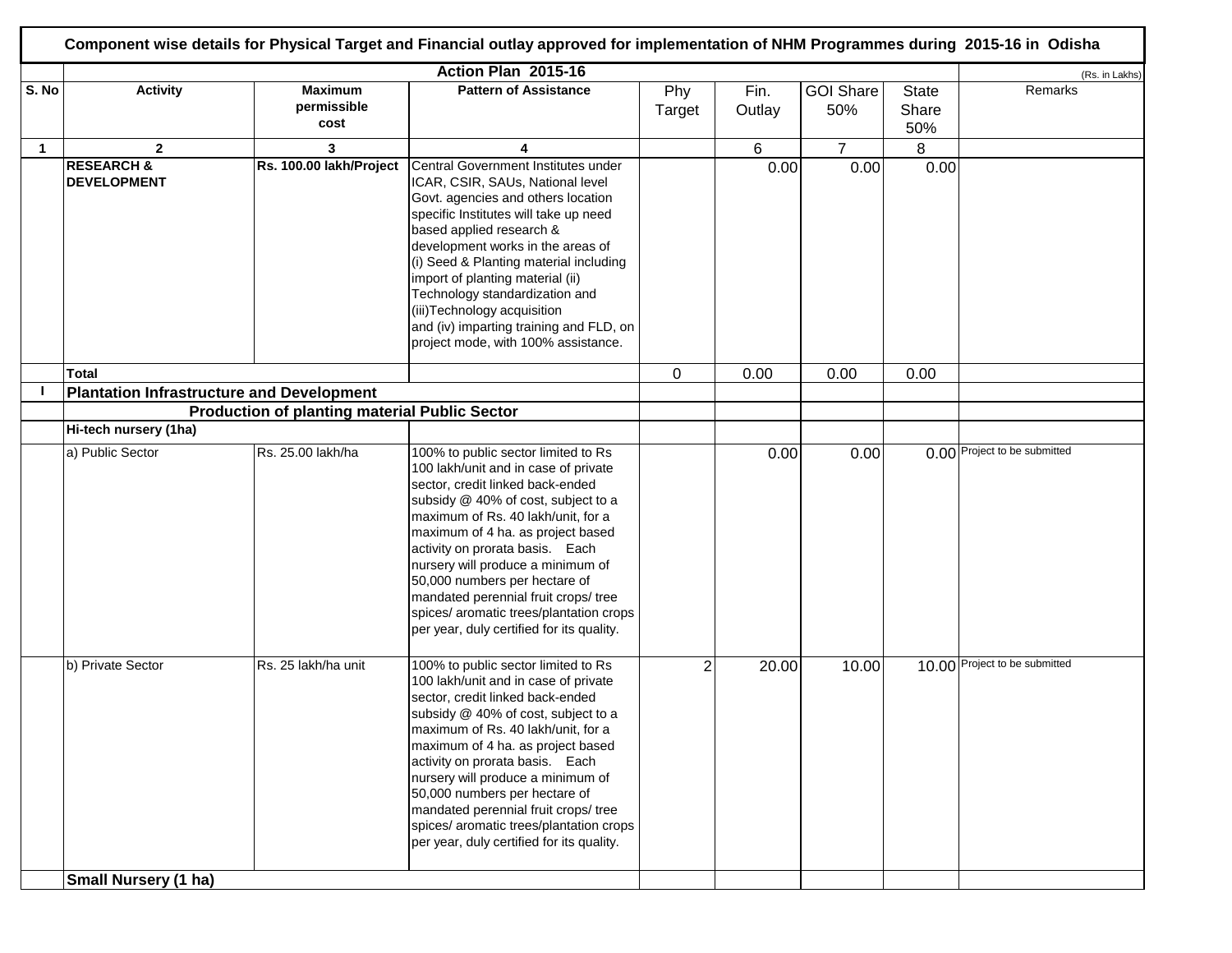| a) Public Sector                                                   | Rs. 15 lakh/one ha unit                     | 100% to public sector and in case of<br>private sector, credit linked back-    |     | 15.00  | 7.50   | 7.50   |                                                                  |
|--------------------------------------------------------------------|---------------------------------------------|--------------------------------------------------------------------------------|-----|--------|--------|--------|------------------------------------------------------------------|
|                                                                    |                                             | ended subsidy @ 50% of cost, subject<br>to a maximum of Rs. 7.50 lakh/unit, as |     |        |        |        |                                                                  |
|                                                                    |                                             | project based activity. Each nursery                                           |     |        |        |        | Minutes of SLEC meeting to be<br>submitted along with details of |
|                                                                    |                                             | will produce a minimum of 25,000                                               |     |        |        |        | beneficiareis, locaiton, bank loan etc                           |
|                                                                    |                                             | numbers of mandated perennial                                                  |     |        |        |        | to facilitate release of funds.                                  |
|                                                                    |                                             | vegetatively propagated fruit                                                  |     |        |        |        |                                                                  |
|                                                                    |                                             | plants/tree spices/plantation crops                                            |     |        |        |        |                                                                  |
|                                                                    |                                             | aromatic plants, per year, duly certified                                      |     |        |        |        |                                                                  |
|                                                                    |                                             | for its quality.                                                               |     |        |        |        |                                                                  |
| b) Private Sector                                                  | Rs. 15 lakh/one ha unit                     | 100% to public sector and in case of                                           | 2   | 15.00  | 7.50   | 7.50   | do                                                               |
|                                                                    |                                             | private sector, credit linked back-                                            |     |        |        |        |                                                                  |
|                                                                    |                                             | ended subsidy of cost, subject to a                                            |     |        |        |        |                                                                  |
|                                                                    |                                             | maximum of Rs. 7.50 lakh/unit, as                                              |     |        |        |        |                                                                  |
|                                                                    |                                             | project based activity. Each nursery                                           |     |        |        |        |                                                                  |
|                                                                    |                                             | will produce a minimum of 25,000                                               |     |        |        |        |                                                                  |
|                                                                    |                                             | numbers of mandated perennial                                                  |     |        |        |        |                                                                  |
|                                                                    |                                             | vegetatively propagated fruit                                                  |     |        |        |        |                                                                  |
|                                                                    |                                             | plants/tree spices/plantation crops per                                        |     |        |        |        |                                                                  |
|                                                                    |                                             | year, aromatic plants, duly certified for                                      |     |        |        |        |                                                                  |
|                                                                    |                                             | its quality.                                                                   |     |        |        |        |                                                                  |
| Upgrading nursery Infrastructure to meet acceditation norms (4 ha) |                                             |                                                                                |     |        |        |        |                                                                  |
| a) Public Sector                                                   | to<br>Rs.<br>Up<br>lakh/nursery of 4 ha, on | 10.00 100% of Public Sector                                                    | 12  | 30.00  | 15.00  | 15.00  |                                                                  |
|                                                                    | prorata basis                               |                                                                                |     |        |        |        |                                                                  |
| b) Private sector                                                  | to<br>Rs.<br>Up.                            | 10.00 50% of cost to Private sector subject                                    | 6   | 7.50   | 3.75   | 3.75   |                                                                  |
|                                                                    |                                             | lakh/nursery of 4 ha, on to a maximum of Rs. 5.00                              |     |        |        |        |                                                                  |
|                                                                    | prorata basis                               | lakh/nursery.                                                                  |     |        |        |        |                                                                  |
| <b>Strengthening of existing Tissue Culture (TC) units</b>         |                                             |                                                                                |     |        |        |        |                                                                  |
| a) Public Sector                                                   | Rs. 20.00 lakh                              | 100% of cost to public sector                                                  |     | 0.00   | 0.00   | 0.00   |                                                                  |
|                                                                    |                                             |                                                                                |     |        |        |        |                                                                  |
| b) Private sector                                                  | Rs. 20.00 lakh                              | 50% of cost to private sector                                                  |     | 0.00   | 0.00   | 0.00   |                                                                  |
| Setting up of new TC Units.                                        |                                             |                                                                                |     |        |        |        |                                                                  |
| a) Public Sector                                                   | Rs. 250.00 lakh                             | 100% of cost to public sector                                                  |     | 0.00   | 0.00   |        | 0.00 Project to be submitted                                     |
| b) Private sector                                                  | Rs. 250.00 lakh                             | 40% of cost to private sector                                                  |     | 0.00   | 0.00   |        | 0.00 Project to be submitted                                     |
| Seed production for vegetables and spices                          |                                             |                                                                                |     |        |        |        |                                                                  |
| Open pollinated crops                                              |                                             |                                                                                |     |        |        |        |                                                                  |
| a) Public Sector                                                   | Rs. 35,000/ha                               | 100% of cost, limited to 5 ha.<br>Output                                       | 910 | 318.50 | 159.25 | 159.25 |                                                                  |
|                                                                    |                                             | target of seed for each crop will be                                           |     |        |        |        |                                                                  |
|                                                                    |                                             | fixed by the individual state.                                                 |     |        |        |        |                                                                  |
| b) Private sector                                                  | Rs. 35,000/ha                               | 35% in general areas and 50% in NE                                             |     |        |        |        |                                                                  |
|                                                                    |                                             | & Himalayan States, Tribal Sub Plans                                           | 10  | 1.23   | 0.61   | 0.61   |                                                                  |
|                                                                    |                                             | (TSP) areas, Andaman & Nicobar &                                               |     |        |        |        |                                                                  |
|                                                                    |                                             | Lakshadweep Islands, limited to 5 ha.                                          |     |        |        |        |                                                                  |
|                                                                    |                                             | Output target of seed for each crop will                                       |     |        |        |        |                                                                  |
|                                                                    |                                             | be fixed by the individual state.                                              |     |        |        |        |                                                                  |
|                                                                    |                                             |                                                                                |     |        |        |        |                                                                  |
| <b>Hybrid seeds</b>                                                |                                             |                                                                                |     |        |        |        |                                                                  |
| a) Public Sector                                                   | Rs. 1.50 lakh/ha                            | 100% of cost, limited to 5 ha.<br>Output                                       |     | 0.00   | 0.00   | 0.00   |                                                                  |
|                                                                    |                                             | target of seed for each crop will be                                           |     |        |        |        |                                                                  |
|                                                                    |                                             | fixed by the individual state.                                                 |     |        |        |        |                                                                  |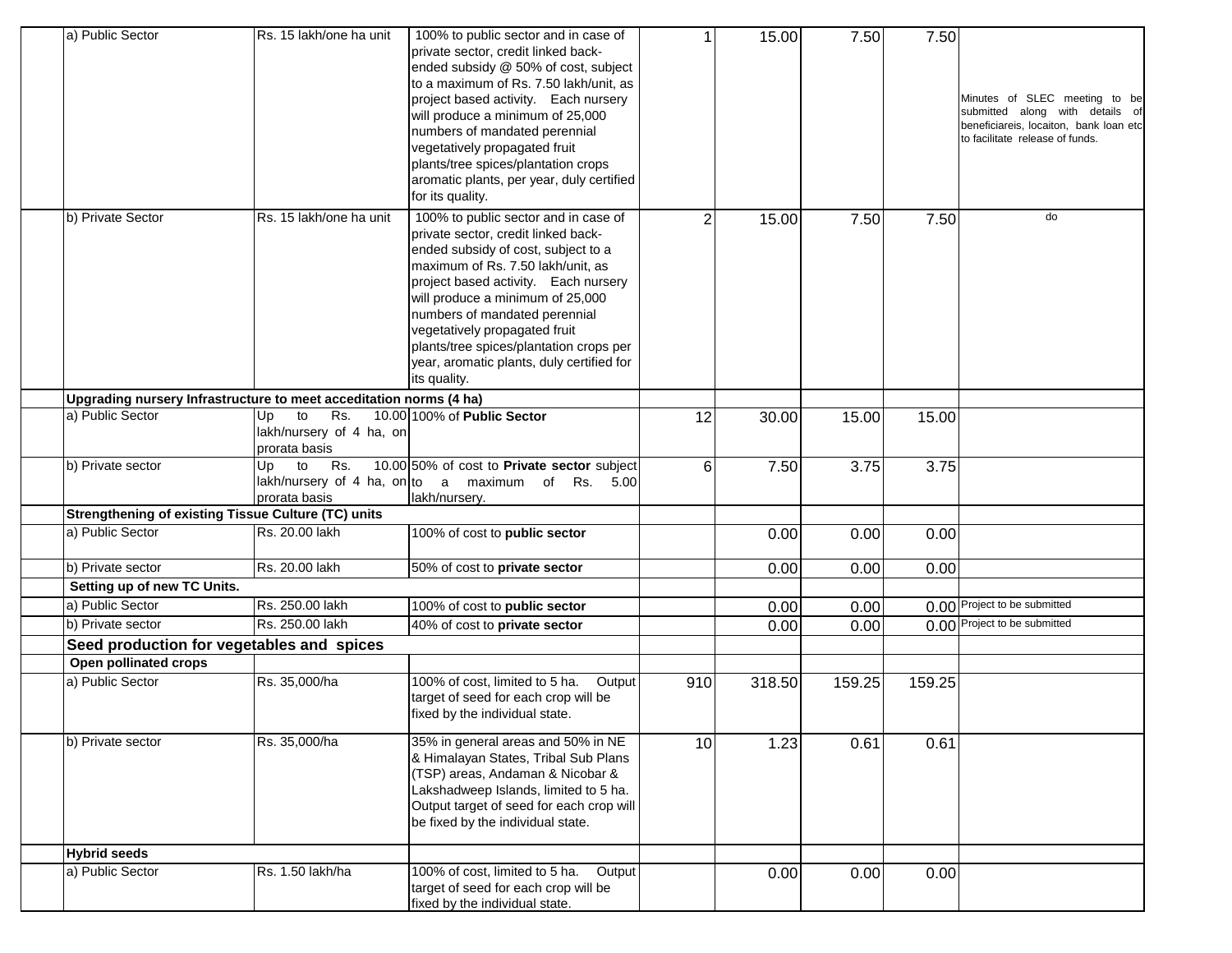|              | b) Private sector                                                                                     | Rs. 1.50 lakh/ha                              | 35% in general areas and 50% in NE<br>& Himalayan States, Tribal Sub Plans<br>(TSP) areas, Andaman & Nicobar &<br>Lakshadweep Islands, limited to 5 ha.<br>Output target of seed for each crop will<br>be fixed by the individual state.                                                                                                                                                      | 10             | 5.25           | 2.63     | 2.63           |    |
|--------------|-------------------------------------------------------------------------------------------------------|-----------------------------------------------|-----------------------------------------------------------------------------------------------------------------------------------------------------------------------------------------------------------------------------------------------------------------------------------------------------------------------------------------------------------------------------------------------|----------------|----------------|----------|----------------|----|
|              |                                                                                                       | Associations recognized by NHB/ MoA, PSU)     | Import of planting material for trial & demonstration purpose (By State Government, Grower                                                                                                                                                                                                                                                                                                    |                |                |          |                |    |
|              | a) Public sector                                                                                      | Rs. 100.00 lakh                               | 100% of cost for State Govt. PSUs,<br>as project based                                                                                                                                                                                                                                                                                                                                        |                | 0.00           | 0.00     | 0.00           | do |
|              | b) Private sector                                                                                     | Rs. 100.00 lakh                               | 50% to Grower Associations.                                                                                                                                                                                                                                                                                                                                                                   |                | 0.00           | 0.00     | 0.00           | do |
|              | Seed infrastructure                                                                                   |                                               |                                                                                                                                                                                                                                                                                                                                                                                               |                |                | 0.00     | 0.00           |    |
|              | a) Public sector                                                                                      | Rs. 200.00 lakh                               | 100% of cost                                                                                                                                                                                                                                                                                                                                                                                  |                | 0.00           | 0.00     | 0.00           |    |
|              | b) Private sector                                                                                     | Rs. 200.00 lakh                               | 50% of cost                                                                                                                                                                                                                                                                                                                                                                                   |                | 0.00           | 0.00     | 0.00           |    |
|              | Sub-total Planting material                                                                           |                                               |                                                                                                                                                                                                                                                                                                                                                                                               | 953.00         | 412.48         | 206.24   | 206.24         |    |
| $\mathbf{2}$ |                                                                                                       | Establishment of new gardens / Area Expansion |                                                                                                                                                                                                                                                                                                                                                                                               |                |                |          |                |    |
|              |                                                                                                       | maximum area of 4 ha per beneficiary)         | Fruit crops other than cost intensive crops using normal spacing (For a                                                                                                                                                                                                                                                                                                                       |                |                |          |                |    |
|              | <b>Fruits - Perennials</b>                                                                            |                                               |                                                                                                                                                                                                                                                                                                                                                                                               |                |                |          |                |    |
|              | (a) Cost intensive crops                                                                              |                                               |                                                                                                                                                                                                                                                                                                                                                                                               |                |                |          |                |    |
|              | Fruit crops like Grape, Kiwi, Passion fruit etc.<br>a) Integrated package with drip Rs. 4.00 lakh/ha. |                                               |                                                                                                                                                                                                                                                                                                                                                                                               |                |                |          |                |    |
|              | irrigation and trellis.                                                                               |                                               | Maximum of Rs. 1.60 lakh/- per ha.<br>(40% of cost) for meeting the<br>expenditure on planting material and<br>cost of material for drip irrigation,<br>trellies and INM/IPM, in 3 installments<br>of 60:20:20 subject to survival rate of<br>75% in 2 <sup>nd</sup> year and 90% in 3rd year).                                                                                               |                | 0.00           | 0.00     | 0.00           |    |
|              | b) Without integration                                                                                | Rs. 1.25 lakh/ha                              | Maximum of Rs. 0.50 lakh/ha (40% of<br>cost) for meeting the expenditure on<br>planting material and cost of INM/IPM<br>in three installments of 60:20:20<br>subject to survival rate of 75% in 2 <sup>nd</sup><br>year and 90% in 3rd year.<br>For $(a)$<br>and (b) above, in the case of TSP<br>areas, Andaman & Nicobar and<br>Lakshadweep Islands, assistance will<br>be $@$ 50% of cost. |                | 0.00           | 0.00     | 0.00           |    |
|              | Sub total                                                                                             |                                               |                                                                                                                                                                                                                                                                                                                                                                                               | $\Omega$       | $\overline{O}$ | $\Omega$ | $\overline{0}$ |    |
|              | <b>Maintenance without Integration</b>                                                                |                                               |                                                                                                                                                                                                                                                                                                                                                                                               |                |                |          |                |    |
|              | 1st Year                                                                                              |                                               |                                                                                                                                                                                                                                                                                                                                                                                               |                | 0.00           | 0.00     | 0.00           |    |
|              | 2nd Year                                                                                              |                                               |                                                                                                                                                                                                                                                                                                                                                                                               |                | 0.00           | 0.00     | 0.00           |    |
|              | Sub total maintance                                                                                   |                                               |                                                                                                                                                                                                                                                                                                                                                                                               | $\overline{0}$ | $\Omega$       | $\Omega$ | $\Omega$       |    |
|              | ii) Strawberry                                                                                        |                                               |                                                                                                                                                                                                                                                                                                                                                                                               |                |                |          |                |    |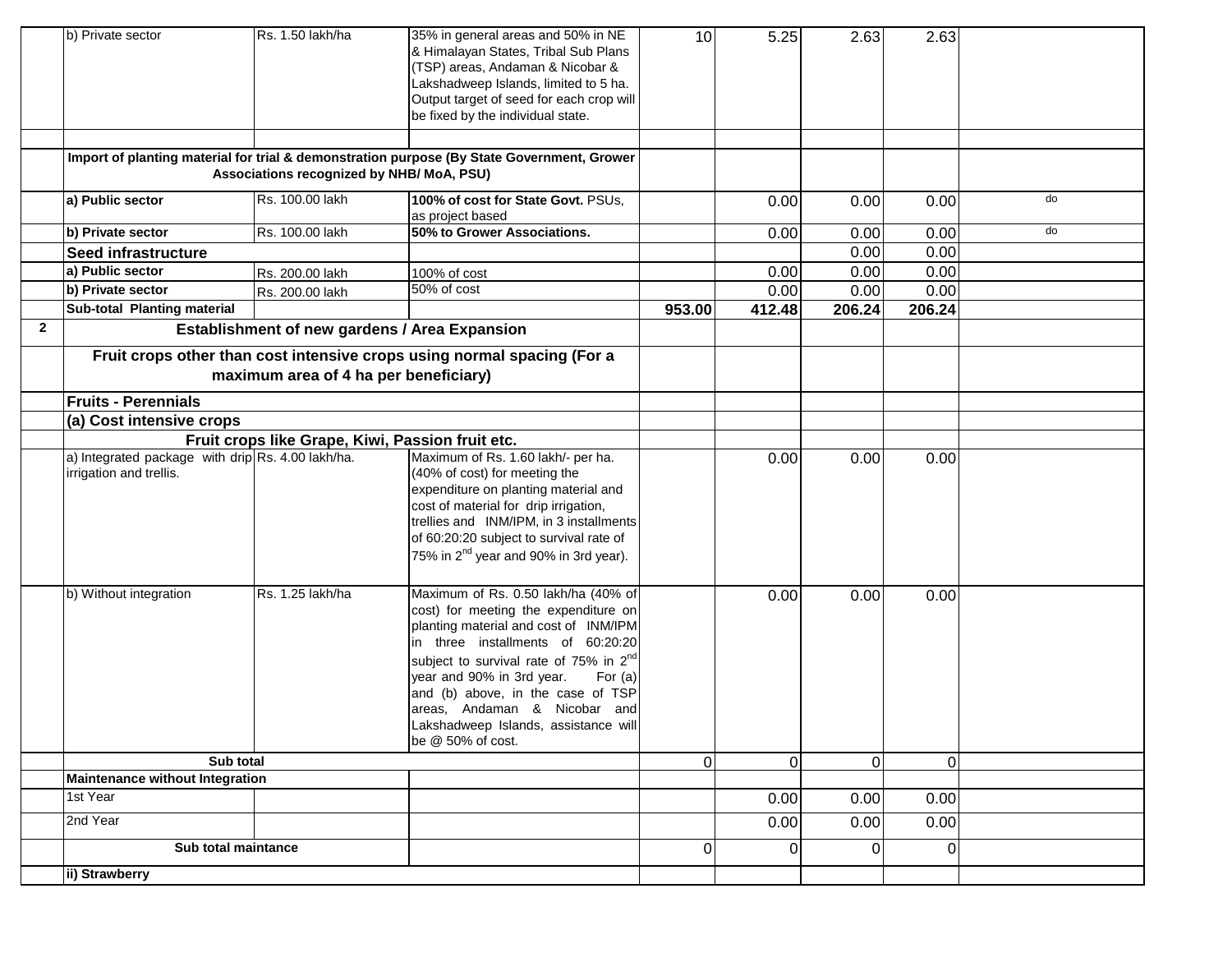| a) Integrated package with drip Rs. 2.80 lakh/ha<br>irrigation & mulching                          |                  | Maximum of Rs. 1.12 lakh/ per ha.<br>(40% of cost) for meeting the<br>expenditure on planting material and<br>cost of material for drip irrigation,<br>mulching and INM/IPM, in one<br>installment.                                                                                                                          |             | 0.00  | 0.00 | 0.00                  |  |
|----------------------------------------------------------------------------------------------------|------------------|------------------------------------------------------------------------------------------------------------------------------------------------------------------------------------------------------------------------------------------------------------------------------------------------------------------------------|-------------|-------|------|-----------------------|--|
| b) Without integration                                                                             | Rs. 1.25 lakh/ha | Maximum of Rs. 0.50 lakh/ha (40% of<br>cost) for meeting the expenditure on<br>planting material and cost of INM/IPM<br>one installment.<br>For (a) and (b) above, in the case of<br>TSP areas, Andaman & Nicobar and<br>Lakshadweep Islands, assistance will<br>be @ 50% of cost.                                           |             | 0.00  | 0.00 | 0.00                  |  |
| Sub total                                                                                          |                  |                                                                                                                                                                                                                                                                                                                              | $\mathbf 0$ | 0.00  | 0.00 | 0.00                  |  |
| iii) Banana (sucker)<br>Integrated package with Rs. 2.00 lakh/ha<br>$\vert a)$<br>drip irrigation. |                  | Maximum of Rs. 0.80 lakh/ha (40% of<br>the cost) for meeting expenditure on<br>planting material, drip irrigation and<br>cost of material for INM/IPM, in 2<br>installments (75:25).                                                                                                                                         |             | 0.00  | 0.00 | 0.00                  |  |
| b) Without integration                                                                             | Rs.87,500/ha     | Maximum of Rs. 0.35 lakh/ha (40% of<br>cost) for meeting the expenditure on<br>planting material and cost of INM/IPM<br>in 2 installments (75:25). For (a) and<br>(b) above, in the case of TSP areas,<br>Andaman<br>&<br>Nicobar<br>and<br>Lakshadweep Islands, assistance will<br>be @ 50% of cost in 2 installments.      | 40          | 7.80  | 3.90 | $3.90$ $2m \times 2m$ |  |
| Sub total                                                                                          |                  |                                                                                                                                                                                                                                                                                                                              | 40          | 7.80  | 3.90 | 3.90                  |  |
| Maintenance without Integration                                                                    |                  |                                                                                                                                                                                                                                                                                                                              |             |       |      |                       |  |
| 1st Year                                                                                           |                  |                                                                                                                                                                                                                                                                                                                              |             | 0.00  | 0.00 | 0.00                  |  |
| Sub total maintance                                                                                |                  |                                                                                                                                                                                                                                                                                                                              | 0           | 0.00  | 0.00 | 0.00                  |  |
| iv) Pineapple (sucker)                                                                             |                  |                                                                                                                                                                                                                                                                                                                              |             |       |      |                       |  |
| Integrated package with Rs. 3.00 lakh/ha<br>a)<br>drip irrigation.                                 |                  | Maximum of Rs. 1.20 lakh/ha (40% of<br>the cost) for meeting expenditure on<br>planting material, drip irrigation and<br>cost of material for INM/IPM, in 2<br>installments.                                                                                                                                                 |             | 0.00  | 0.00 | 0.00                  |  |
| b) Without integration                                                                             | Rs.87,500/ha     | Maximum of Rs. 0.35 lakh/ha (40% of<br>cost) for meeting the expenditure on<br>planting material and cost of INM/IPM<br>in 2 installments (75:25).<br>For (a) and (b) above, in the case of<br>TSP areas, Andaman & Nicobar and<br>Lakshadweep Islands, assistance will<br>be @ 50% of cost in 2 installments<br>$(75:25)$ . | 60          | 15.75 | 7.88 | 7.88                  |  |
| Sub total                                                                                          |                  |                                                                                                                                                                                                                                                                                                                              | 60          | 15.75 | 7.88 | 7.88                  |  |
| Maintenance without Integration                                                                    |                  |                                                                                                                                                                                                                                                                                                                              |             |       |      |                       |  |
| 1st Year                                                                                           |                  |                                                                                                                                                                                                                                                                                                                              | 25          | 2.19  | 1.09 | 1.09                  |  |
| Sub total maintance                                                                                |                  |                                                                                                                                                                                                                                                                                                                              | 25          | 2.19  | 1.09 | 1.09                  |  |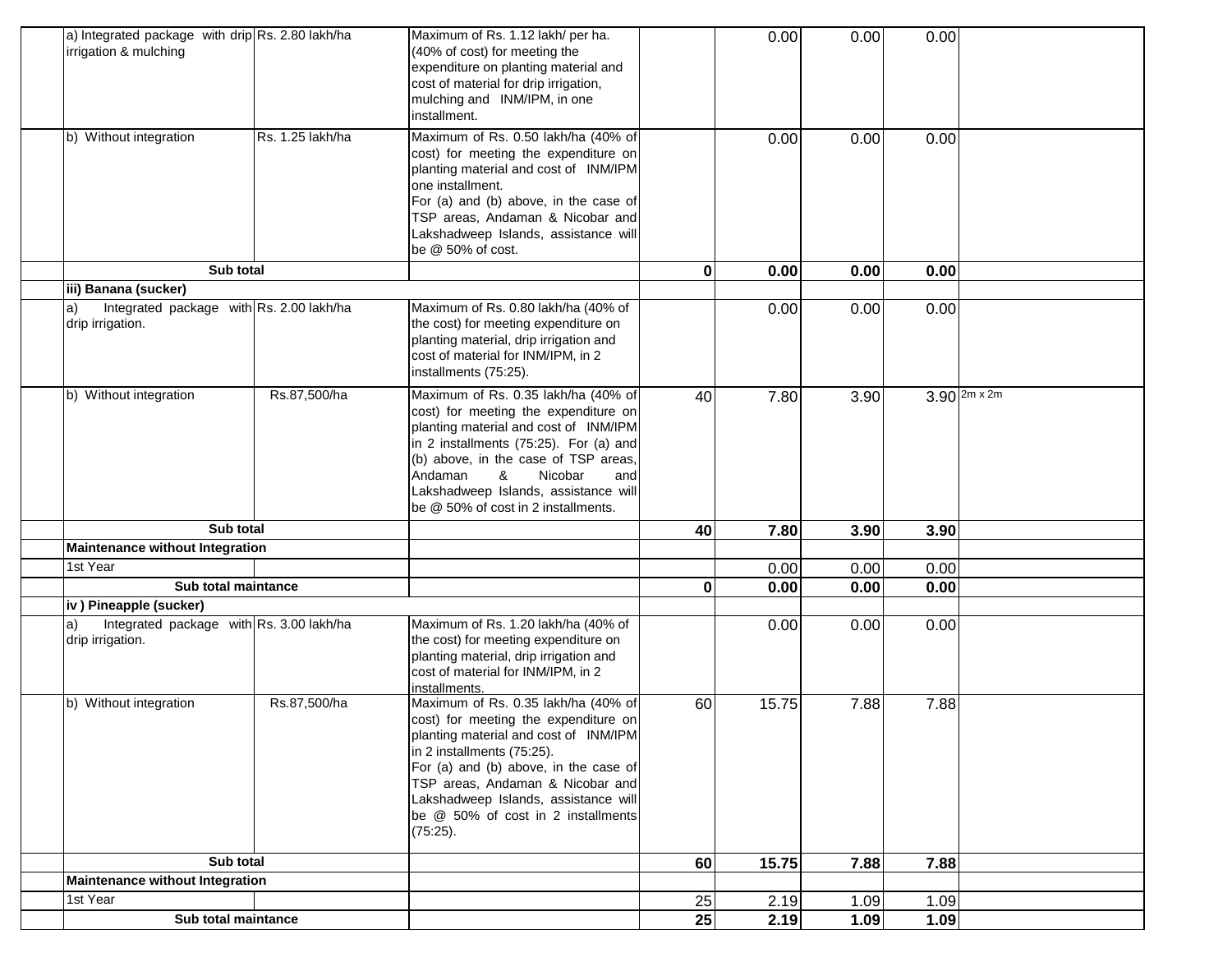| v) Banana (TC)                                                       |                   |                                                                                                                                                                                                                                                                                                                             |          |        |       |       |                            |
|----------------------------------------------------------------------|-------------------|-----------------------------------------------------------------------------------------------------------------------------------------------------------------------------------------------------------------------------------------------------------------------------------------------------------------------------|----------|--------|-------|-------|----------------------------|
| Integrated package<br>with<br>a)<br>drip irrigation.                 | Rs. 3.00 lakh/ha  | Maximum of Rs. 1.20 lakh/ha (40 % of<br>cost) for meeting the expenditure on<br>planting material and cost of material<br>for drip system, INM/IPM etc., in 2<br>installments (75:25).                                                                                                                                      |          | 0.00   | 0.00  | 0.00  |                            |
| b) Without integration                                               | Rs. 1.25 lakh/ha. | Max. of Rs. 0.50 lakh per ha, (40% of<br>cost) for meeting the expenditure on<br>planting material and cost of INM/IPM<br>in 2 installments (75:25).<br>For (a) and (b) above, in the case of<br>TSP areas, Andaman & Nicobar and<br>Lakshadweep Islands, assistance will<br>be @ 50% of cost in 2 installments<br>(75:25). | 415      | 127.57 | 63.78 |       | 63.78 $(1.8m \times 1.8m)$ |
| Sub total                                                            |                   |                                                                                                                                                                                                                                                                                                                             | 415      | 127.57 | 63.78 | 63.78 |                            |
| Maintenance without Integration                                      |                   |                                                                                                                                                                                                                                                                                                                             |          |        |       |       |                            |
| 1st Year                                                             |                   |                                                                                                                                                                                                                                                                                                                             | 151      | 15.47  | 7.74  | 7.74  |                            |
| Sub total maintance                                                  |                   |                                                                                                                                                                                                                                                                                                                             | 151      | 15.47  | 7.74  | 7.74  |                            |
| vi) Pineapple (TC)                                                   |                   |                                                                                                                                                                                                                                                                                                                             |          |        |       |       |                            |
| Integrated package with Rs. 5.50 lakh /ha.<br>a)<br>drip irrigation. |                   | Maximum of Rs. 2.20 lakh/ha (40 % of<br>cost) for meeting the expenditure on<br>planting material and cost of material<br>for drip system, INM/IPM etc., in 2<br>installments (75:25).                                                                                                                                      |          | 0.00   | 0.00  | 0.00  |                            |
| b) Without integration                                               | Rs. 1.25 lakh/ha. | Max. of Rs. 0.50 lakh per ha, (40% of<br>cost) for meeting the expenditure on<br>planting material and cost of INM/IPM<br>in 2 installments (75:25).<br>For (a) and (b) above, in the case of<br>TSP areas, Andaman & Nicobar and<br>Lakshadweep Islands, assistance will<br>be @ 50% of cost in 2 installments<br>(75:25). |          | 0.00   | 0.00  | 0.00  |                            |
| Sub total                                                            |                   |                                                                                                                                                                                                                                                                                                                             | $\Omega$ | 0.00   | 0.00  | 0.00  |                            |
| Maintenance without Integration                                      |                   |                                                                                                                                                                                                                                                                                                                             |          |        |       |       |                            |
| 1st Year                                                             |                   |                                                                                                                                                                                                                                                                                                                             |          | 0.00   | 0.00  | 0.00  |                            |
| Sub total maintance                                                  |                   |                                                                                                                                                                                                                                                                                                                             | $\Omega$ | 0.00   | 0.00  | 0.00  |                            |
| vii) Papaya                                                          |                   |                                                                                                                                                                                                                                                                                                                             |          |        |       |       |                            |
| a) Integrated package with drip<br>irrigation.                       | Rs. 2.00 lakh/ha. | Maximum of Rs. 0.80 lakh/ha (40% of<br>the cost) for meeting expenditure on<br>planting material, drip irrigation and<br>cost of material for INM/IPM, in 2<br>installments (75:25).                                                                                                                                        |          | 0.00   | 0.00  | 0.00  |                            |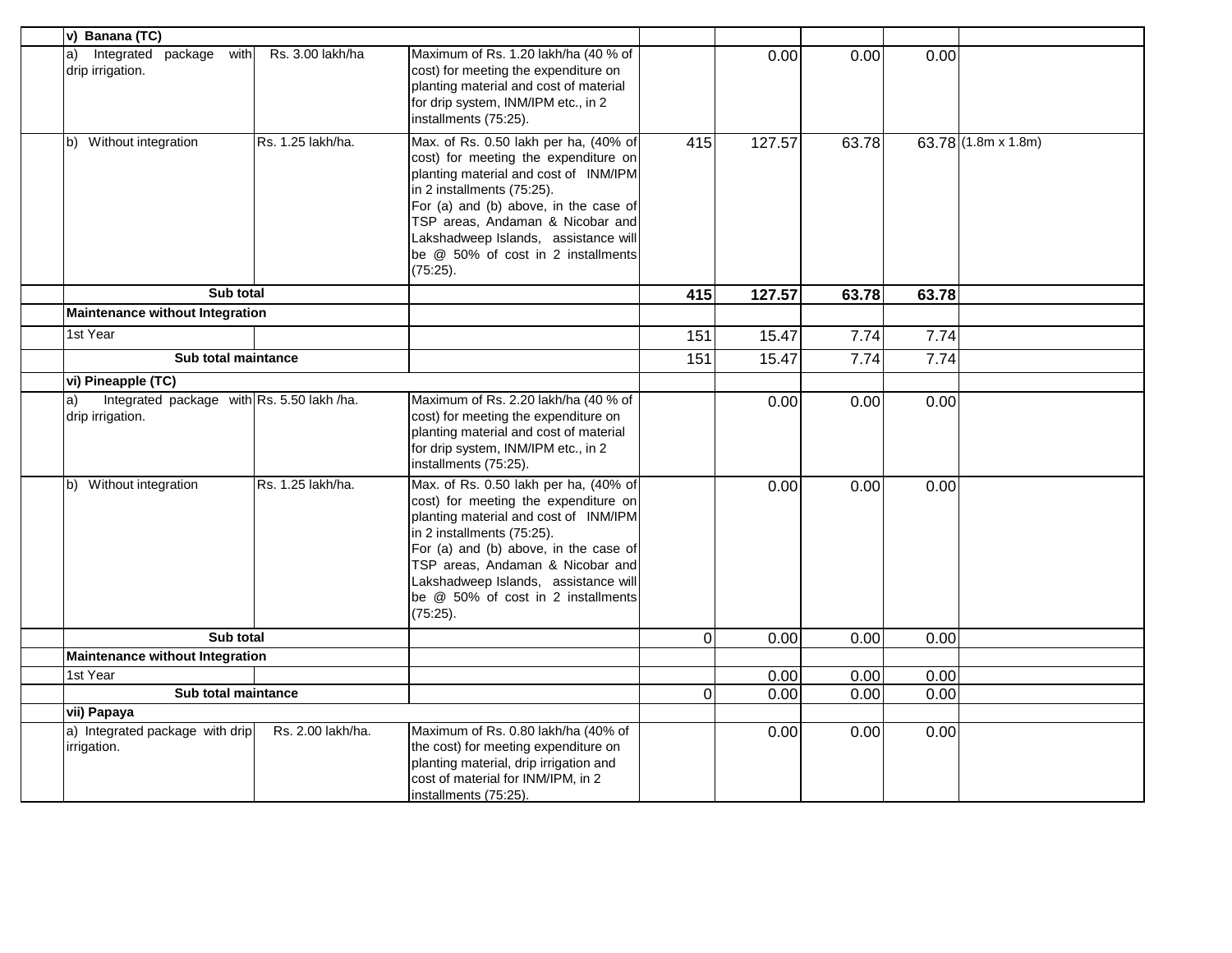| b) Without integration                                                            | Rs. 60,000/ha     | Maximum of Rs. 0.30 lakh/ha (50 % of<br>cost) for meeting the expenditure on<br>planting material and cost of INM/IPM<br>in 2 installments (75:25).<br>For (a) and (b) above, in the case of<br>NE and Himalayan States, TSP areas,<br>Nicobar<br>Andaman<br>&<br>and<br>Lakshadweep Islands, assistance will<br>be @ 50% of cost in 2 installments<br>(75:25). | 466.0 | 104.85 | 52.43 |       | $52.43(1.8m \times 1.8m)$ |
|-----------------------------------------------------------------------------------|-------------------|-----------------------------------------------------------------------------------------------------------------------------------------------------------------------------------------------------------------------------------------------------------------------------------------------------------------------------------------------------------------|-------|--------|-------|-------|---------------------------|
| Sub total                                                                         |                   |                                                                                                                                                                                                                                                                                                                                                                 | 466   | 104.85 | 52.43 | 52.43 |                           |
| <b>Maintenance without Integration</b>                                            |                   |                                                                                                                                                                                                                                                                                                                                                                 |       |        |       |       |                           |
| 1st Year                                                                          |                   |                                                                                                                                                                                                                                                                                                                                                                 | 136   | 10.20  | 5.10  | 5.10  |                           |
| Sub total maintance                                                               |                   |                                                                                                                                                                                                                                                                                                                                                                 | 136   | 10.20  | 5.10  | 5.10  |                           |
| viii) Ultra high density (Meadow orchard)                                         |                   |                                                                                                                                                                                                                                                                                                                                                                 |       |        |       |       |                           |
| a) Integrated package with drip<br>irrigation                                     | Rs. 2.00 lakh/ha. | Maximum of Rs. 0.80 lakh/ ha. (40% of<br>cost) for meeting the expenditure on<br>planting material and cost of material<br>for drip system, INM/IPM, and canopy<br>management in 3 installments of<br>60:20:20 subject to survival rate of<br>75% in 2nd year and 90% in 3 <sup>rd</sup> year).                                                                 |       | 0.00   | 0.00  | 0.00  |                           |
| b) Without integration                                                            | Rs. 1.25 lakh/ha  | Maximum of Rs. 0.50 lakh/ha., (40% of<br>cost) for meeting the expenditure on<br>planting material and cost of INM/IPM<br>in 3 installments.<br>For (a) and (b) above, in the case of<br>TSP areas, Andaman & Nicobar and<br>Lakshadweep Islands, assistance will<br>be @ 50% of cost in 3 installments.                                                        | 11    | 2.96   | 1.48  | 1.48  |                           |
| Sub total                                                                         |                   |                                                                                                                                                                                                                                                                                                                                                                 | 11    | 2.96   | 1.48  | 1.48  |                           |
| <b>Maintenance without Integration</b>                                            |                   |                                                                                                                                                                                                                                                                                                                                                                 |       |        |       |       |                           |
| 1st Year                                                                          |                   |                                                                                                                                                                                                                                                                                                                                                                 | 14.4  | 1.29   | 0.65  | 0.65  |                           |
| 2nd Year                                                                          |                   |                                                                                                                                                                                                                                                                                                                                                                 |       | 0.00   | 0.00  | 0.00  |                           |
| <b>Sub total Maintance</b>                                                        |                   |                                                                                                                                                                                                                                                                                                                                                                 | 14    | 1.29   | 0.65  | 0.65  |                           |
| ix) High density planting (mango, guava, litchi, pomegranate, apple, citrus etc). |                   |                                                                                                                                                                                                                                                                                                                                                                 |       |        |       |       |                           |
| irrigation                                                                        |                   | a) Integrated package with drip Rs. 1.50 lakh /ha Maximum of Rs. 0.60 lakh per ha.<br>(40% of cost) for meeting the<br>expenditure on planting material, cost<br>of drip system, INM/IPM, canopy<br>management etc., in 3 installments of<br>60:20:20 subject to survival rate of<br>75% in 2nd year and 90% in 3 <sup>rd</sup> year).                          |       | 0.00   | 0.00  | 0.00  |                           |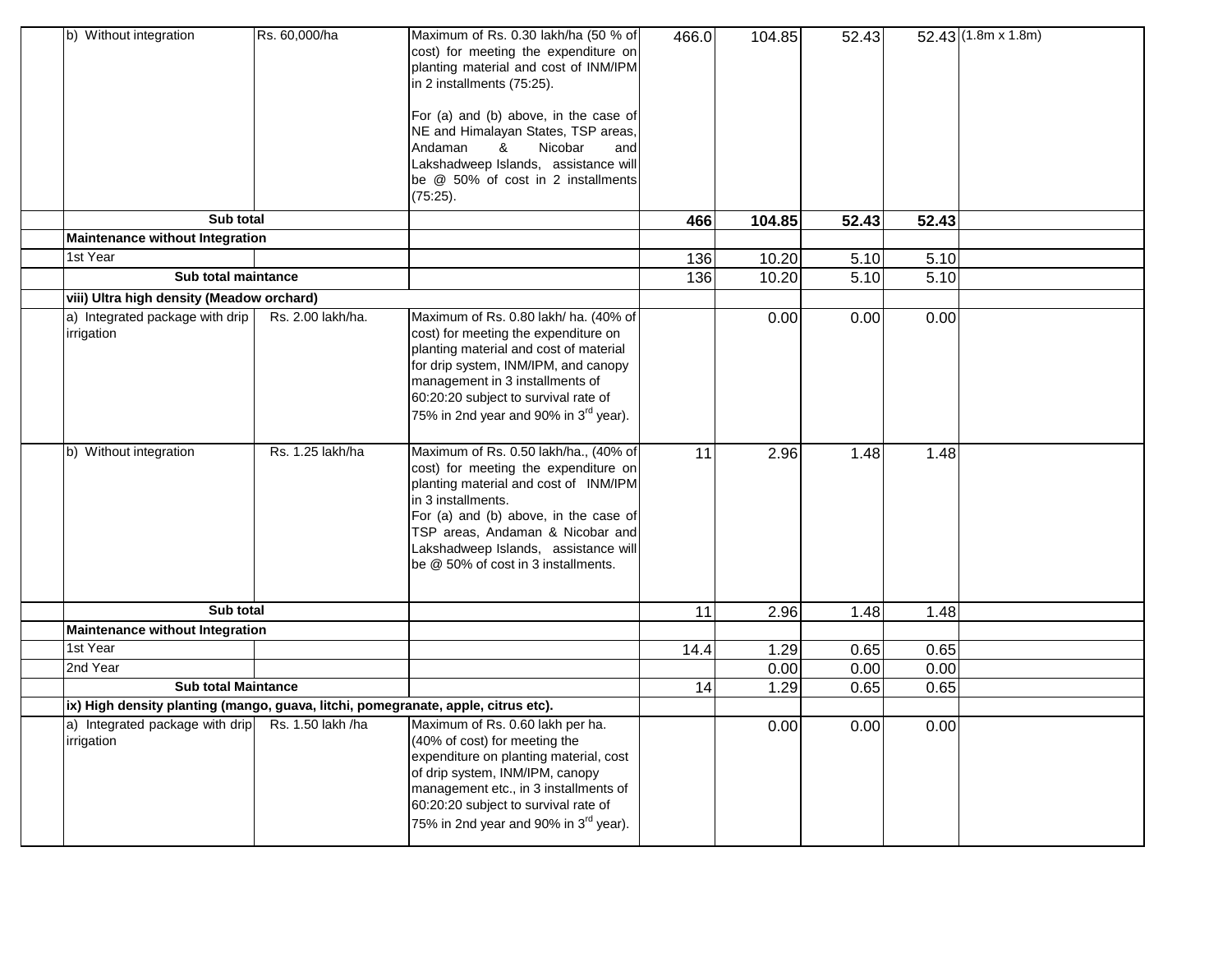| b) Without Integration.                                              | Rs. 1.00 lakh/ha.         | Maximum of Rs. 0.40 lakh/ha (40% of<br>the cost) for meeting the expenditure<br>on planting material and cost of<br>INM/IPM in 3 installments (60:20:20).<br>For (a) and (b) above, in the case of<br>TSP areas, Andaman & Nicobar and<br>Lakshadweep Islands, assistance will<br>be @ 50% of cost in 3 installments of<br>60:20:20 subject to survival rate of<br>75% in 2nd year and 90% in 3rd year) |        | 0.00   | 0.00   | 0.00   |                               |
|----------------------------------------------------------------------|---------------------------|---------------------------------------------------------------------------------------------------------------------------------------------------------------------------------------------------------------------------------------------------------------------------------------------------------------------------------------------------------------------------------------------------------|--------|--------|--------|--------|-------------------------------|
| (Mango)                                                              | -do-                      | -do-                                                                                                                                                                                                                                                                                                                                                                                                    | 339    | 33.36  | 16.68  |        | $16.68$ 5m x 5m               |
| Guava                                                                | -do-                      | -do-                                                                                                                                                                                                                                                                                                                                                                                                    | 24     | 2.98   | 1.49   |        | $1.49$ 3m x 6m                |
| Sub total                                                            |                           |                                                                                                                                                                                                                                                                                                                                                                                                         | 363    | 36.33  | 18.17  | 18.17  |                               |
| Maintenance without Integration<br>1st Year                          |                           |                                                                                                                                                                                                                                                                                                                                                                                                         |        |        |        |        |                               |
| (Mango)                                                              |                           |                                                                                                                                                                                                                                                                                                                                                                                                         | 138.00 | 4.53   | 2.26   |        | $2.26$ 5m x 5m                |
| Guava                                                                |                           |                                                                                                                                                                                                                                                                                                                                                                                                         | 14.00  | 0.58   | 0.29   |        | $0.29$ 3m x 3m                |
| 2nd Year                                                             |                           |                                                                                                                                                                                                                                                                                                                                                                                                         |        |        |        |        |                               |
| (Mango)                                                              |                           |                                                                                                                                                                                                                                                                                                                                                                                                         | 12.40  | 0.99   | 0.50   |        | $0.50$ 5m x 5m                |
| Custard apple                                                        |                           |                                                                                                                                                                                                                                                                                                                                                                                                         |        | 0.00   | 0.00   |        | $0.00$ 3m x 3m                |
| Sweer Orange                                                         |                           |                                                                                                                                                                                                                                                                                                                                                                                                         |        | 0.00   | 0.00   |        | $0.00$ 5m x 5m                |
| Acid lime                                                            |                           |                                                                                                                                                                                                                                                                                                                                                                                                         |        | 0.00   | 0.00   |        | $0.00$ 5m x 5m                |
| Pomegranate                                                          |                           |                                                                                                                                                                                                                                                                                                                                                                                                         |        | 0.00   | 0.00   |        | $0.00$ 5m x 3m                |
| <b>Sub total Maintance</b>                                           |                           |                                                                                                                                                                                                                                                                                                                                                                                                         | 164.40 | 6.10   | 3.05   | 3.05   |                               |
| (b) Fruit crops other than cost intensive crops using normal spacing |                           |                                                                                                                                                                                                                                                                                                                                                                                                         |        |        |        |        |                               |
| a) Integrated package with drip   Rs. 1.00 lakh/ha<br>irrigation     |                           | Maximum of Rs. 0.40 lakh/ ha. (40% of<br>cost) for meeting the expenditure on<br>planting material, cost of drip system,<br>INM/IPM, canopy management etc in 3<br>installments of 60:20:20 subject to<br>survival rate of 75% in 2nd year & 90%<br>in 3rd year for perennial crops and for<br>non perennial crops in 2 installments<br>of 75:25.                                                       |        | 0.00   | 0.00   | 0.00   |                               |
| Without<br>$\vert b \rangle$<br>(Pomegrante)                         | Integration Rs. 60,000/ha | Maximum of Rs. 0.30 lakh/ha (50 % of<br>cost) for meeting the expenditure on<br>planting material and cost of INM/IPM<br>in 3 installments of 60:20:20.                                                                                                                                                                                                                                                 | 99     | 14.26  | 7.13   |        | $7.13\overline{5m \times 5m}$ |
| Mango (10m x 10m)                                                    |                           |                                                                                                                                                                                                                                                                                                                                                                                                         | 5000   | 382.50 | 191.25 | 191.25 |                               |
| Litchi (7.5m x 7.5m)                                                 |                           |                                                                                                                                                                                                                                                                                                                                                                                                         | 110    | 11.67  | 5.83   | 5.83   |                               |
| Citrus (6m x 6m)                                                     |                           |                                                                                                                                                                                                                                                                                                                                                                                                         | 22     | 2.64   | 1.32   | 1.32   |                               |
| Guava ((6m x 6m)                                                     |                           |                                                                                                                                                                                                                                                                                                                                                                                                         | 15     | 1.73   | 0.86   | 0.86   |                               |
| Sub total                                                            |                           |                                                                                                                                                                                                                                                                                                                                                                                                         | 5246   | 412.79 | 206.39 | 206.39 |                               |
| Maintenance without Integration                                      |                           |                                                                                                                                                                                                                                                                                                                                                                                                         |        |        |        |        |                               |
| 1st Year                                                             |                           |                                                                                                                                                                                                                                                                                                                                                                                                         |        |        |        |        |                               |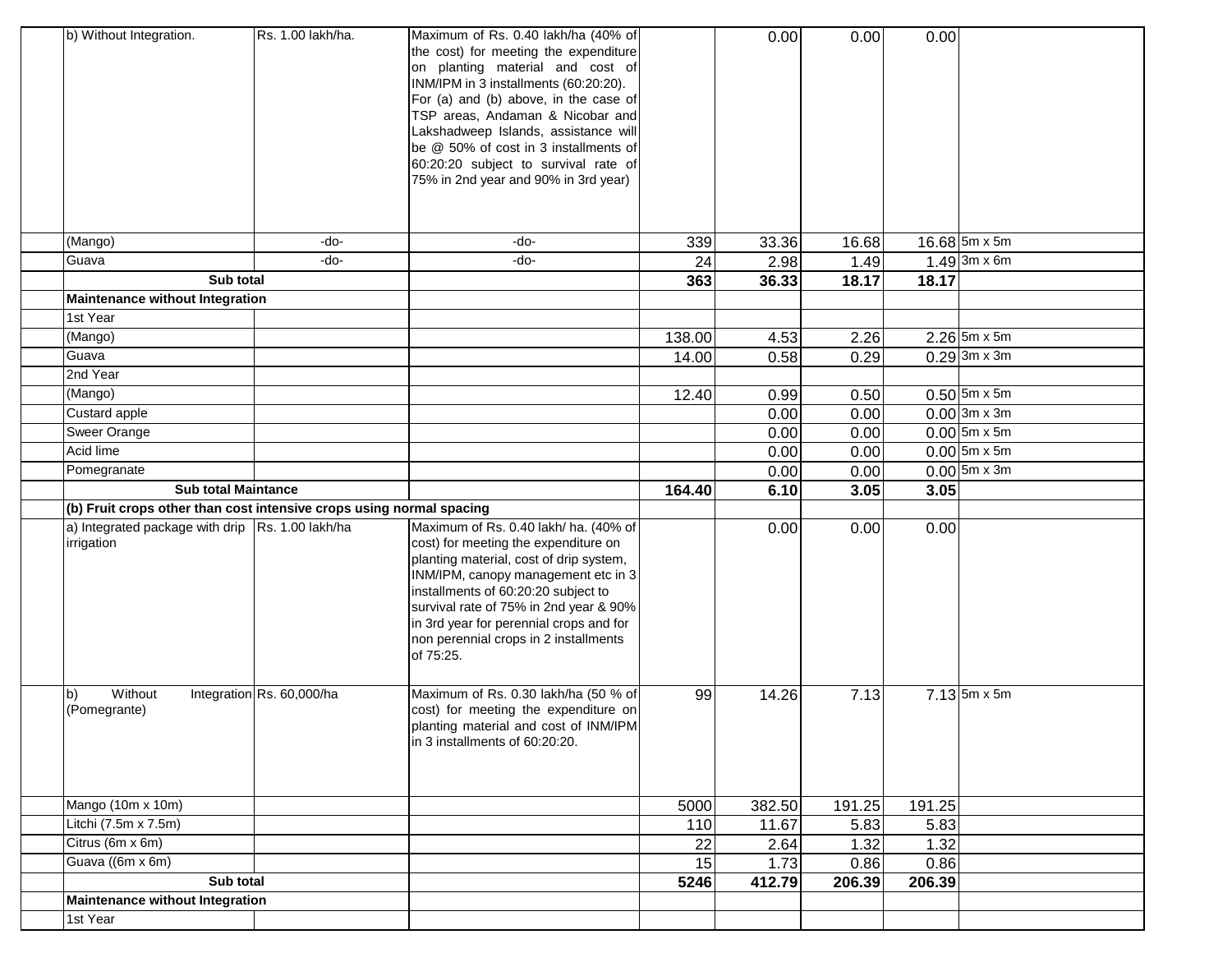|   | Litchi (7.5m x 7.5m)                                         |                                                      |                                                                                                                                                                                                                   | 94.00  | 3.32   | 1.66   | 1.66   |                |
|---|--------------------------------------------------------------|------------------------------------------------------|-------------------------------------------------------------------------------------------------------------------------------------------------------------------------------------------------------------------|--------|--------|--------|--------|----------------|
|   | Pomegranate                                                  |                                                      |                                                                                                                                                                                                                   | 59.00  | 2.83   | 1.42   |        | $1.42$ 5m x 3m |
|   | Acid lime                                                    |                                                      |                                                                                                                                                                                                                   |        | 0.00   | 0.00   | 0.00   |                |
|   | 2nd Year                                                     |                                                      |                                                                                                                                                                                                                   |        |        |        |        |                |
|   | Mango (10m x 10m)                                            |                                                      |                                                                                                                                                                                                                   | 205.20 | 6.77   | 3.39   | 3.39   |                |
|   | Guava ((6m x 6m)                                             |                                                      |                                                                                                                                                                                                                   | 46.20  | 1.52   | 0.76   | 0.76   |                |
|   | Litchi (7.5m x 7.5m)                                         |                                                      |                                                                                                                                                                                                                   | 36.10  | 1.58   | 0.79   | 0.79   |                |
|   | Citrus (6m x 6m)                                             |                                                      |                                                                                                                                                                                                                   | 65.00  | 3.45   | 1.72   | 1.72   |                |
|   | Pomegranate                                                  |                                                      |                                                                                                                                                                                                                   | 5.00   | 0.30   | 0.15   | 0.15   |                |
|   | Custard apple                                                |                                                      |                                                                                                                                                                                                                   | 47.50  | 2.85   | 1.43   | 1.43   |                |
|   | Papaya                                                       |                                                      |                                                                                                                                                                                                                   | 25     | 1.50   | 0.75   | 0.75   |                |
|   | <b>Sub total Maintance</b>                                   |                                                      |                                                                                                                                                                                                                   | 583.00 | 24.13  | 12.06  | 12.06  |                |
|   |                                                              | Vegetable (For maximum area of 2 ha per beneficiary) |                                                                                                                                                                                                                   |        |        |        |        |                |
|   | Hybrid                                                       | Rs.50,000/ha                                         | 40% of cost in general areas                                                                                                                                                                                      | 2200   | 440.00 | 220.00 | 220.00 |                |
|   | Sub-total                                                    |                                                      |                                                                                                                                                                                                                   | 2200   | 440.00 | 220.00 | 220.00 |                |
| 3 | Flowers                                                      | (For a maximum of 2 ha per beneficiary)              |                                                                                                                                                                                                                   |        |        |        |        |                |
|   | <b>Cut flowers</b>                                           |                                                      |                                                                                                                                                                                                                   |        |        |        |        |                |
|   | Small & Marginal Farmers                                     | Rs. 1.00 lakh/ha                                     | 40% of cost                                                                                                                                                                                                       | 150.0  | 60.00  | 30.00  | 30.00  |                |
|   | Other farmers                                                | do                                                   | 25% of the cost                                                                                                                                                                                                   | 150.0  | 37.50  | 18.75  | 18.75  |                |
|   | <b>Bulbulous flowers</b>                                     |                                                      |                                                                                                                                                                                                                   |        |        |        |        |                |
|   | Small & Marginal Farmers                                     | Rs. 1.50 lakh/ha                                     | 40 % of the cost                                                                                                                                                                                                  | 50.0   | 30.00  | 15.00  | 15.00  |                |
|   | Other farmers                                                | do                                                   | 25% of cost                                                                                                                                                                                                       | 50.0   | 18.75  | 9.38   | 9.38   |                |
|   | <b>Loose Flowers</b>                                         |                                                      |                                                                                                                                                                                                                   |        |        |        |        |                |
|   | Small & Marginal Farmers                                     | Rs. 40,000/ha                                        | 40% of cost                                                                                                                                                                                                       | 100.0  | 16.00  | 8.00   | 8.00   |                |
|   | Other farmers                                                | do                                                   | 25% of cost                                                                                                                                                                                                       | 100.0  | 10.00  | 5.00   | 5.00   |                |
|   | Sub-total flowers                                            |                                                      |                                                                                                                                                                                                                   | 600.0  | 172.25 | 86.13  | 86.13  |                |
|   | Spices (For a maximum area of 4 ha per beneficiary)          |                                                      |                                                                                                                                                                                                                   |        |        |        |        |                |
|   |                                                              |                                                      |                                                                                                                                                                                                                   |        |        |        |        |                |
|   | Seed spice and Rhizomatic<br>spices                          | Rs.30,000/ha                                         | Maximum of Rs. 12,000/- per ha. (40%<br>of cost) for meeting the expenditure on<br>planting material and cost of material<br>for INM/IPM etc).                                                                    | 3200   | 384.00 | 192.00 | 192.00 |                |
|   | <b>Perennial spices</b><br>(black pepper)                    | Rs. 50,000/ha                                        | Maximum of Rs. 20,000/- per ha<br>(@40% of cost) for meeting the<br>expenditure on planting material and<br>cost of material for INM/IPM etc.<br>For (i) and (ii) above, in the case of<br>TSP areas, Andaman and | 5      | 1.00   | 0.50   | 0.50   |                |
|   | <b>Sub-total spices</b>                                      |                                                      | Lakshadweep Islands, assistance will<br>be @ 50% of cost.                                                                                                                                                         | 3205   | 385.00 | 192.50 | 192.50 |                |
|   | Aromatic Plants (For a maximum area of 4 ha per beneficiary) |                                                      |                                                                                                                                                                                                                   |        |        |        |        |                |
|   | (a) Cost intensive aromatic plant Rs. 1,00,000/ha            |                                                      | 40% of cost, subject to a maximum of<br>Rs.40,000/- per ha, for meeting the<br>expenditure on planting material and<br>cost of material for INM/IPM etc.                                                          |        | 0.00   | 0.00   | 0.00   |                |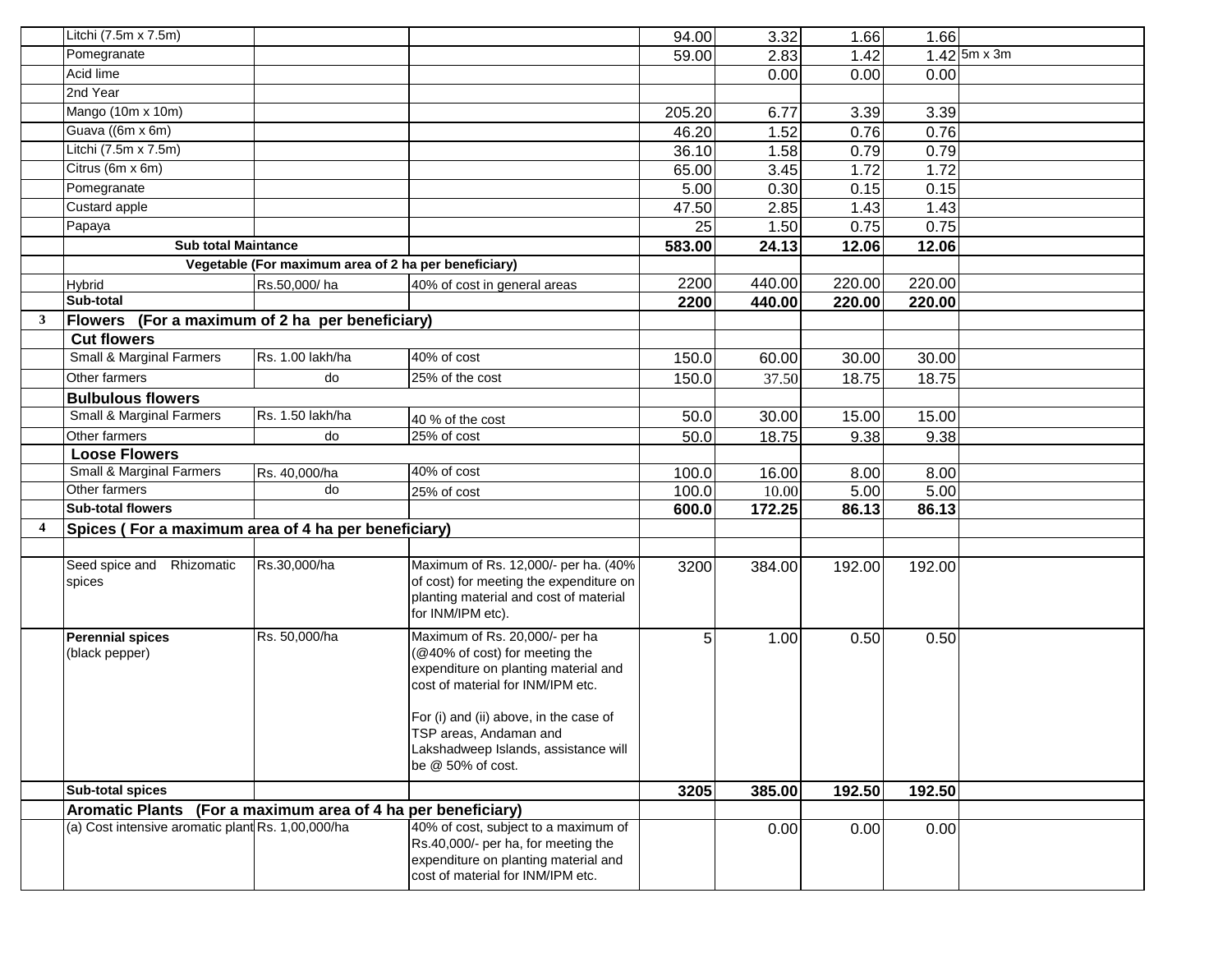| (b) Other aromatic plants                                      | Rs. 40,000/ha    | 40% of cost, subject to a maximum of<br>Rs.16,000/- per ha, for meeting the<br>expenditure on planting material and<br>cost of material for INM/IPM etc.<br>For (i) and (ii) above, in the case of<br>TSP areas, Andaman & Nicobar and<br>Lakshadweep Islands, assistance will<br>be @ 50% of cost.                                                                                                                                                                                | 130.0        | 20.80 | 10.40 | 10.40 |  |
|----------------------------------------------------------------|------------------|------------------------------------------------------------------------------------------------------------------------------------------------------------------------------------------------------------------------------------------------------------------------------------------------------------------------------------------------------------------------------------------------------------------------------------------------------------------------------------|--------------|-------|-------|-------|--|
| <b>Sub-total aromatics</b>                                     |                  |                                                                                                                                                                                                                                                                                                                                                                                                                                                                                    | 130.0        | 20.80 | 10.40 | 10.40 |  |
| Plantation crops (For a maximum area of 4 ha per beneficiary)  |                  |                                                                                                                                                                                                                                                                                                                                                                                                                                                                                    |              |       |       |       |  |
| <b>Cashew</b>                                                  |                  |                                                                                                                                                                                                                                                                                                                                                                                                                                                                                    |              |       |       |       |  |
| a) Integrated package with Rs. 1.00 lakh/ha<br>drip irrigation |                  | Rs. 0.40 lakh per ha (40% of cost) for<br>meeting the expenditure on planting<br>material and cost of material for drip<br>system, INM/IPM etc) in 3 installments<br>of 60:20:20 subject to survival rate of<br>50% in second year and 90% in third<br>year.                                                                                                                                                                                                                       |              | 0.00  | 0.00  | 0.00  |  |
| b) Without integration                                         | Rs. 50,000/ha    | Rs.0.20 lakh per ha (40 % of cost)<br>for meeting the expenditure on<br>planting material and cost of material<br>for INM/IPM in 3 installments of<br>60:20:20 subject to survival rate of<br>75% in second year and 90% in third<br>year for a maximum area of 4 ha per<br>beneficiary.<br>For<br>(a) and (b) above, in the case of TSP<br>areas, Andaman & Nicobar and<br>Lakshadweep Islands assistance will<br>be @ 50% of cost in 3 installments.                             |              | 0.00  | 0.00  | 0.00  |  |
| Cocoa                                                          |                  |                                                                                                                                                                                                                                                                                                                                                                                                                                                                                    |              |       |       |       |  |
| a) Integrated package with drip<br>irrigation                  | Rs. 1.00 lakh/ha | Rs. 0.40 lakh per ha (40% of cost) for<br>meeting the expenditure on planting<br>material and cost of material for drip<br>system, INM/IPM etc) in 3 installments<br>of 60:20:20 subject to survival rate of<br>50% in second year and 90% in third<br>year.                                                                                                                                                                                                                       |              | 0.00  | 0.00  | 0.00  |  |
| b) Without integration                                         | Rs. 50,000/ha    | Rs.0.20 lakh per ha (40 % of cost)<br>for meeting the expenditure on<br>planting material and cost of material<br>for INM/IPM in 3 installments of<br>60:20:20 subject to survival rate of<br>75% in second year and 90% in third<br>year for a maximum area of 4 ha per<br>beneficiary.<br>For<br>(a) and (b) above, in the case of NE<br>and Himalayan States, TSP areas,<br>Andaman & Nicobar and<br>Lakshadweep Islands assistance will<br>be @ 50% of cost in 3 installments. |              | 0.00  | 0.00  | 0.00  |  |
| Sub-total                                                      |                  |                                                                                                                                                                                                                                                                                                                                                                                                                                                                                    | $\mathbf{0}$ | 0.00  | 0.00  | 0.00  |  |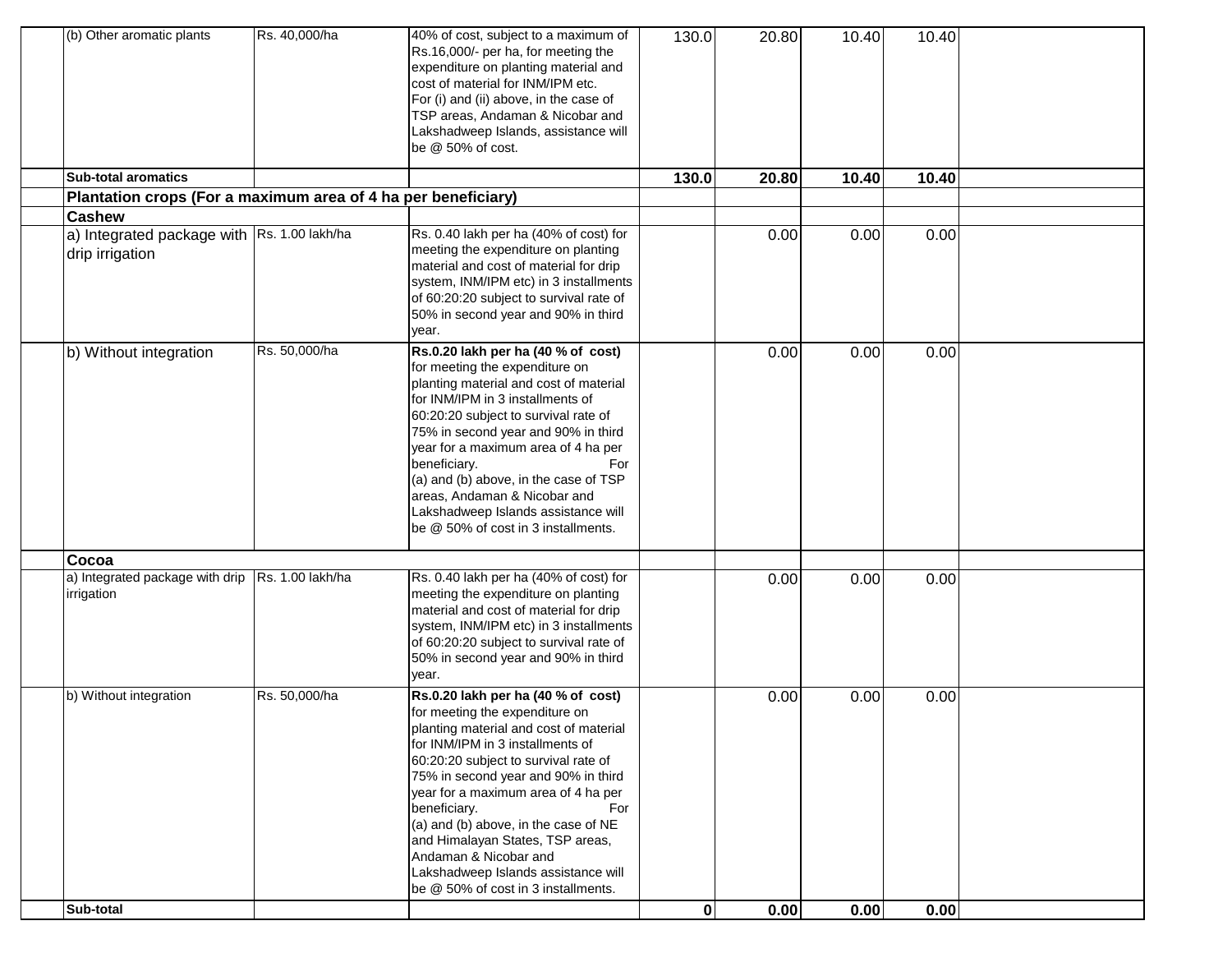|                                                | Maintenance I year         |                                                                                                                                                                                                                                                                                    |          |         |        |        |  |
|------------------------------------------------|----------------------------|------------------------------------------------------------------------------------------------------------------------------------------------------------------------------------------------------------------------------------------------------------------------------------|----------|---------|--------|--------|--|
| Cashew                                         | Rs. 40,000ha               | Maximum of Rs. 20,000/- per ha (50%<br>of cost for meeting the expenditure on<br>planting material and cost of material<br>for INM/IPM etc) in 3 installments of<br>60:20:20 subject to survival rate of<br>75% in second year and 90% in third<br>year for a maximum area of 4 ha |          | 0.00    | 0.00   | 0.00   |  |
| Cocoa                                          | Rs. 40,000ha               | Maximum of Rs. 20,000/- per ha (50%<br>of cost for meeting the expenditure on<br>planting material and cost of material<br>for INM/IPM etc) in 3 installments of<br>60:20:20 subject to survival rate of<br>75% in second year and 90% in third<br>vear for a maximum area of 4 ha |          | 0.00    | 0.00   | 0.00   |  |
| Cocoa inter Crop in Arecanut<br>Gardens        | Rs. 40,000ha               | Maximum of Rs. 20,000/- per ha (50%<br>of cost for meeting the expenditure on<br>planting material and cost of material<br>for INM/IPM etc) in 3 installments of<br>60:20:20 subject to survival rate of<br>75% in second year and 90% in third<br>year for a maximum area of 4 ha |          | 0.00    | 0.00   | 0.00   |  |
|                                                | <b>Sub-total Matanence</b> |                                                                                                                                                                                                                                                                                    | 0        | 0.00    | 0.00   | 0.00   |  |
| Cashew                                         | do                         | do                                                                                                                                                                                                                                                                                 |          | 0.00    | 0.00   | 0.00   |  |
| Cocoa                                          | do                         | do                                                                                                                                                                                                                                                                                 |          | 0.00    | 0.00   | 0.00   |  |
| <b>Sub-total Matanence</b>                     |                            |                                                                                                                                                                                                                                                                                    | 0.0      | 0.00    | 0.00   | 0.00   |  |
| <b>Grand Total Area Expansion</b>              |                            |                                                                                                                                                                                                                                                                                    | 12736.00 | 1726.09 | 863.05 | 863.05 |  |
| <b>Grand Total Area Expansion maintenance</b>  |                            |                                                                                                                                                                                                                                                                                    | 1073.80  | 59.37   | 29.69  | 29.69  |  |
| <b>Mushrooms</b>                               |                            |                                                                                                                                                                                                                                                                                    |          |         |        |        |  |
| <b>Production unit</b><br><b>Public Sector</b> | Rs. 20.00 lakh/ unit       | 100% of the cost.                                                                                                                                                                                                                                                                  |          |         |        |        |  |
|                                                |                            |                                                                                                                                                                                                                                                                                    |          | 0.00    | 0.00   | 0.00   |  |
| <b>Private Sector</b>                          | Rs. 20.00 lakh/ unit       | 40% of cost for private sector, for<br>the<br>meeting<br>expenditure<br>on<br>infrastructure, as credit linked back<br>ended subsidy.                                                                                                                                              | 5.0      | 40.00   | 20.00  | 20.00  |  |
| Spawn making unit                              |                            |                                                                                                                                                                                                                                                                                    |          |         |        |        |  |
| <b>Public Sector</b>                           | Rs. 15 lakh/ unit          | 100% of the cost.                                                                                                                                                                                                                                                                  |          | 0.00    | 0.00   | 0.00   |  |
| <b>Private Sector</b>                          | Rs. 15 lakh/ unit          | 40% of cost for private sector, for<br>meeting<br>the<br>expenditure<br>on<br>infrastructure, as credit linked back<br>ended subsidy.                                                                                                                                              | 5.0      | 30.00   | 15.00  | 15.00  |  |
| <b>Compost making unit</b>                     |                            |                                                                                                                                                                                                                                                                                    |          |         |        |        |  |
| <b>Public Sector</b>                           | Rs. 20.00 lakh/ unit       | 100% of the cost.                                                                                                                                                                                                                                                                  |          | 0.00    | 0.00   | 0.00   |  |
| <b>Private Sector</b>                          | Rs. 20.00 lakh/ unit       | 40% of cost for private sector, for<br>the<br>expenditure<br>meeting<br>on<br>infrastructure, as credit linked back<br>ended subsidy.                                                                                                                                              | 1.0      | 8.00    | 4.00   | 4.00   |  |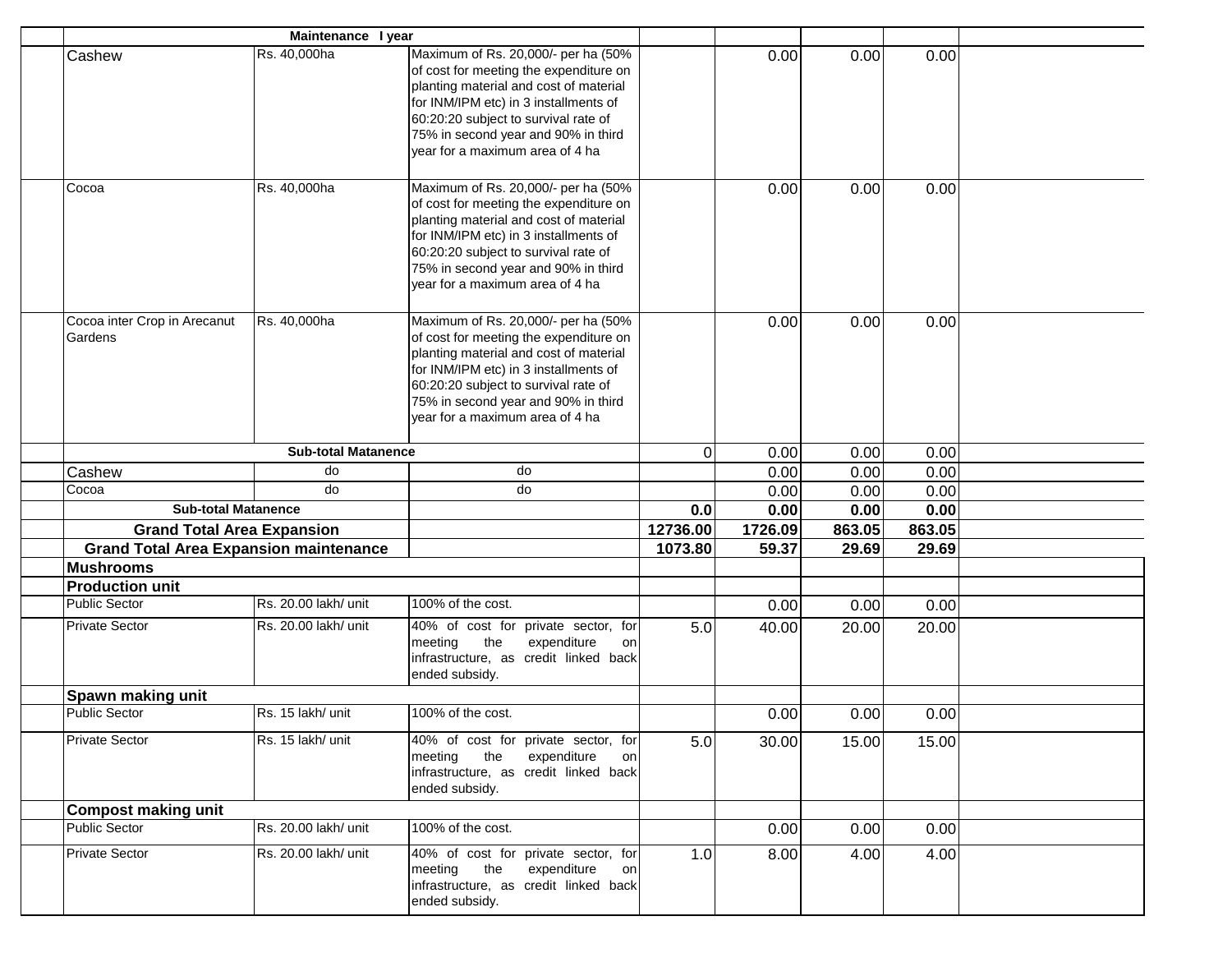|   | <b>Sub-total mushrooms</b>                                            |                                             |                                                                                                  | 11.00  | 78.00  | 39.00  | 39.00  |                                           |
|---|-----------------------------------------------------------------------|---------------------------------------------|--------------------------------------------------------------------------------------------------|--------|--------|--------|--------|-------------------------------------------|
| 5 | Rejuvenation/replacement of                                           | Rs. 40,000/ha                               | 50% of the total cost subject to a                                                               | 500.00 | 100.00 | 50.00  |        | 50.00 To be implemented as per guidelines |
|   | senile plantation including                                           |                                             | maximum of Rs. 20,000/ha limited to                                                              |        |        |        |        | circulated                                |
|   | Canopy management. Mango                                              |                                             | two ha per beneficiary.                                                                          |        |        |        |        |                                           |
|   | Sub-total                                                             |                                             |                                                                                                  | 500    | 100.00 | 50.00  | 50.00  |                                           |
|   | <b>Creation of Water resources</b>                                    |                                             |                                                                                                  |        |        |        |        |                                           |
|   | <b>Community tanks</b>                                                |                                             |                                                                                                  |        |        |        |        |                                           |
|   | i) Community tanks/on farm ponds/on farm water reservoirs with use of |                                             |                                                                                                  |        |        |        |        |                                           |
|   |                                                                       |                                             | plastic/RCC lining - (10 ha. of command area, with pond size of 100m x 100m                      |        |        |        |        |                                           |
|   | Community tanks/on farm ponds/on farm water reservoirs with use of    |                                             |                                                                                                  |        |        |        |        |                                           |
|   | plastic/RCC lining                                                    |                                             |                                                                                                  |        |        |        |        |                                           |
|   | Plain areas                                                           | Rs. 20.00 lakh in plain                     | 100% of cost for 10 ha command                                                                   | 10     | 200.0  | 100.00 | 100.00 |                                           |
|   |                                                                       | areas                                       |                                                                                                  |        |        |        |        |                                           |
|   | Hilly areas.                                                          |                                             | Rs. 25 lakh/ unit for Hilly 100% of cost for 10 ha command                                       |        | 0.00   | 0.00   | 0.00   |                                           |
|   |                                                                       | areas.                                      |                                                                                                  |        |        |        |        |                                           |
|   | ii) Water harvesting system for individuals- for storage of water in  |                                             |                                                                                                  |        |        |        |        |                                           |
|   | 20mx20mx3m<br>Plain areas                                             |                                             | Rs. 1.50 lakh/unit in plain 50% of cost. Maintenance to be                                       |        |        |        |        |                                           |
|   |                                                                       | areas and                                   | ensured by the beneficiary.                                                                      | 587    | 440.3  | 220.13 | 220.13 |                                           |
|   |                                                                       |                                             |                                                                                                  |        |        |        |        |                                           |
|   | Hilly areas.                                                          | areas                                       | Rs. 1.80 lakh/unit in hilly 50% of cost. Maintenance to be<br>ensured by the beneficiary.        |        | 0.00   | 0.00   | 0.00   |                                           |
|   |                                                                       |                                             |                                                                                                  |        |        |        |        |                                           |
|   | Sub-total                                                             |                                             |                                                                                                  | 597    | 640.25 | 320.13 | 320.13 |                                           |
| 5 |                                                                       | <b>Protected cultivation</b>                |                                                                                                  |        |        |        |        |                                           |
|   | a) Green House structure                                              |                                             |                                                                                                  |        |        |        |        | 16.50 Minutes of SLEC meeting to be       |
|   | Fan & Pad system                                                      | area 500 Sq. m)                             | $\textsf{Rs.}$ 1650/Sq.m (up to 50% of cost for a maximum area of<br>4000 sq. m per beneficiary. | 0.40   | 33.00  | 16.50  |        | submitted along with details of           |
|   |                                                                       |                                             |                                                                                                  |        |        |        |        | beneficiareis,<br>locaiton,<br>etc to     |
|   | Fan & Pad system                                                      |                                             | Rs. 1465/Sq. m (>500 50% of cost for a maximum area of                                           |        | 0.00   | 0.00   | 0.00   |                                           |
|   |                                                                       | Sq.m up to 1008 Sqm)                        | 4000 sq. m per beneficiary.<br>Rs. 1420/Sq. m (>1008 50% of cost for a maximum area of           |        |        |        |        |                                           |
|   | Fan & Pad system                                                      |                                             | Sq. m up to 2080 Sq.m) 4000 sq. m per beneficiary.                                               |        | 0.00   | 0.00   | 0.00   |                                           |
|   | Fan & Pad system                                                      |                                             | Rs. 1400/Sq. m (>2080 50% of cost for a maximum area of                                          |        | 0.00   | 0.00   | 0.00   |                                           |
|   |                                                                       | Sq. m upto 4000 Sq.m)                       | 4000 sq. m per beneficiary.                                                                      |        |        |        |        |                                           |
|   | (b) Naturally ventilated system                                       |                                             |                                                                                                  |        |        |        |        |                                           |
|   | (i) Tubular structur                                                  | Rs.1060/Sq.m                                | 50% of the cost limited to 4000 Sq.m                                                             | 2.00   | 106.00 | 53.00  | 53.00  |                                           |
|   |                                                                       |                                             | per beneficiary.                                                                                 |        |        |        |        |                                           |
|   | (i) Tubular structur                                                  | Rs. 935/Sq.m (>500 Sq.                      | 50% of the cost limited to 4000 Sq.m                                                             | 2.00   | 93.50  | 46.75  | 46.75  |                                           |
|   | (i) Tubular structur                                                  | m up to 1008 Sq. m)<br>Rs. 890/Sq. m (>1008 | per beneficiary.<br>50% of the cost limited to 4000 Sq.m                                         |        |        |        |        |                                           |
|   |                                                                       | Sq.m up to 2080 Sq. m)                      | per beneficiary.                                                                                 | 2.00   | 89.00  | 44.50  | 44.50  |                                           |
|   | (i) Tubular structur                                                  | Rs. 844/Sq. m (>2080                        | 50% of the cost limited to 4000 Sq.m                                                             | 2.00   | 84.40  | 42.20  | 42.20  |                                           |
|   |                                                                       | Sq. m up to 4000 Sq. m)                     | per beneficiary.                                                                                 |        |        |        |        |                                           |
|   | ii) Wooden structure                                                  | Rs. 540/Sq. m                               | 50% of the cost limited to 20 units                                                              |        | 0.00   | 0.00   | 0.00   |                                           |
|   |                                                                       |                                             | (each unit not to exceed 200 Sq.m per                                                            |        |        |        |        |                                           |
|   |                                                                       |                                             | beneficiary).                                                                                    |        |        |        |        |                                           |
|   | ii) Wooden structure                                                  | Rs. 621/Sq. m for hilly                     | 50% of the cost limited to 20 units<br>(each unit not to exceed 200 Sq.m per                     |        | 0.00   | 0.00   | 0.00   |                                           |
|   |                                                                       | areas                                       |                                                                                                  |        |        |        |        |                                           |
|   |                                                                       |                                             |                                                                                                  |        |        |        |        |                                           |
|   | iii) Bamboo structure                                                 | Rs. 450/Sq. m                               | beneficiary).<br>50% of the cost limited to 20 units                                             |        |        |        |        |                                           |
|   |                                                                       |                                             | (each unit should not exceed 200 Sqm                                                             | 2.00   | 45.00  | 22.50  | 22.50  |                                           |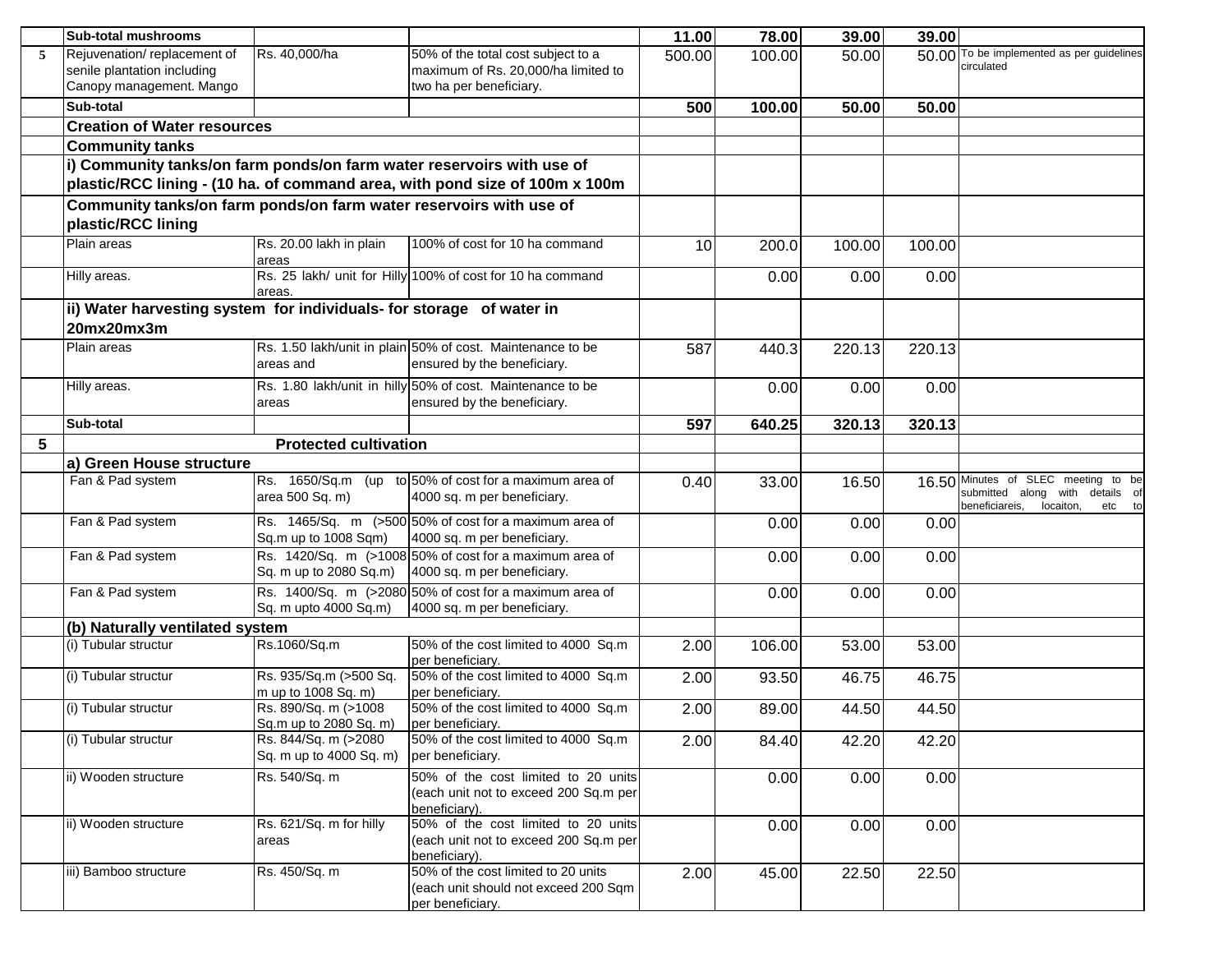|    | iii) Bamboo structure                                                                                        | Rs. 518/Sq. m for hilly<br>areas | 50% of the cost limited to 20 units<br>(each unit should not exceed 200 Sam                      |          | 0.00    | 0.00    | 0.00    |                                                                                                          |
|----|--------------------------------------------------------------------------------------------------------------|----------------------------------|--------------------------------------------------------------------------------------------------|----------|---------|---------|---------|----------------------------------------------------------------------------------------------------------|
|    |                                                                                                              |                                  | per beneficiary.                                                                                 |          |         |         |         |                                                                                                          |
|    | c) Plastic Mulching                                                                                          |                                  |                                                                                                  |          |         | 0.00    | 0.00    |                                                                                                          |
|    | <b>Plastic Mulching</b>                                                                                      | Rs. 32,000/ha                    | 50% of the total cost limited to 2 ha per<br>beneficiary.                                        | 2000     | 320.00  | 160.00  | 160.00  |                                                                                                          |
|    | <b>Plastic Mulching</b>                                                                                      | Rs. 36,800/ha for hilly<br>areas | 50% of the total cost limited to 2 ha per<br>beneficiary.                                        |          | 0.00    | 0.00    | 0.00    |                                                                                                          |
|    | d) Shade Net House                                                                                           |                                  |                                                                                                  |          |         | 0.00    | 0.00    |                                                                                                          |
|    | i) Tubular structure                                                                                         | Rs. 710/Sq.m                     | 50% of cost limited to 4000 Sq.m per<br>beneficiary.                                             | 35.00    | 1242.50 | 621.25  | 621.25  |                                                                                                          |
|    | i) Tubular structure                                                                                         | Rs. 816/Sq.m for hilly<br>areas  | 50% of cost limited to 4000 Sq.m per<br>beneficiary.                                             |          | 0.00    | 0.00    | 0.00    |                                                                                                          |
|    | ii) Wooden structure                                                                                         | Rs. 492/Sq.m                     | 50% of cost limited to 20 units<br>(each unit not to exceed 200 Sq.m)<br>per beneficiary.        |          | 0.00    | 0.00    | 0.00    |                                                                                                          |
|    | ii) Wooden structure                                                                                         | Rs. 566/Sq.m for hilly<br>areas  | 50% of cost limited to 20 units<br>(each unit not to exceed 200 Sq.m)<br>per beneficiary.        |          | 0.00    | 0.00    | 0.00    |                                                                                                          |
|    | iii) Bamboo structure                                                                                        | Rs.360/Sq.m                      | 50% of cost limited to 20 units (each<br>unit not to exceed<br>200 sq.<br>m) per beneficiary.    | 15.00    | 270.00  | 135.00  | 135.00  |                                                                                                          |
|    | iii) Bamboo structure                                                                                        | Rs. 414/Sq. m for hilly<br>areas | 50% of cost limited to 20 units (each<br>unit not to exceed<br>200 sq.<br>m) per beneficiary.    |          | 0.00    | 0.00    | 0.00    |                                                                                                          |
|    | <b>Plastic Tunnels</b>                                                                                       | Rs. 60/Sq.m                      | 50% of cost limited 1000 sq. m per<br>beneficiary.                                               |          | 1.50    | 0.75    | 0.75    |                                                                                                          |
|    | <b>Plastic Tunnels</b>                                                                                       | Rs.75/Sq.m for hilly<br>areas.   | 50% of cost limited 1000 sq. m per<br>beneficiary.                                               |          | 0.00    | 0.00    | 0.00    |                                                                                                          |
|    | Walk in tunnels                                                                                              | Rs. 600/ Sq.m                    | 50% of the cost limited to 4000 sq.m.<br>(each unit not to exceed 800 Sq. m per<br>beneficiary). | $\Omega$ | 3.00    | 1.50    | 1.50    |                                                                                                          |
|    | e) Anti Bird/Anti Hail Nets                                                                                  | Rs.35/- per Sq.m                 | 50% of cost limited to 5000 Sq.m per<br>beneficiary.                                             |          | 1.75    | 0.88    | 0.88    |                                                                                                          |
|    | f) Cost of planting material &<br>cultivation of high value<br>vegetables grown in poly<br>house             | Rs.140/Sq. m                     | 50% of cost limited to 4000 Sq.m per<br>beneficiary.                                             | 2        | 14.00   | 7.00    | 7.00    |                                                                                                          |
|    | g) Cost of planting material &<br>cultivation of Orchid &<br>Anthurium under poly<br>house/shade net house.  | Rs. 700/Sq.m                     | 50% of cost limited to 4000 Sq. m per<br>beneficiary.                                            | 1.50     | 52.50   | 26.25   | 26.25   |                                                                                                          |
|    | h) Cost of planting material &<br>cultivation of Carnation &<br>Gerbera under poly<br>house/shade net house. | Rs. 610/Sq.m                     | 50% of cost limited to 4000 Sq. m per<br>beneficiary.                                            | 1.50     | 45.75   | 22.88   | 22.88   |                                                                                                          |
|    | i) Cost of planting material &<br>cultivation of Rose and lilum<br>under poly house/shade net<br>house       | Rs. 426/Sq.m                     | 50% of cost limited to 4000 Sq. m per<br>beneficiary.                                            | 2.00     | 42.60   | 21.30   | 21.30   |                                                                                                          |
|    | Sub-total protected cultivation                                                                              |                                  |                                                                                                  | 2062.00  | 2444.50 | 1222.25 | 1222.25 |                                                                                                          |
| -6 | Promotion of Integrated Nutrient Management(INM)/ Integrated Pest                                            |                                  |                                                                                                  |          |         |         |         |                                                                                                          |
|    | Promotion of IPM                                                                                             | Rs. 4000/ha                      | 30% of cost subject to a maximum of<br>Rs 1200/ha limited to 4.00 ha/<br>beneficiary.            | 2000     | 24.00   | 12.00   | 12.00   | To be need based and taken up after<br>identifying problem of pest / disease<br>and nutrient deficiency. |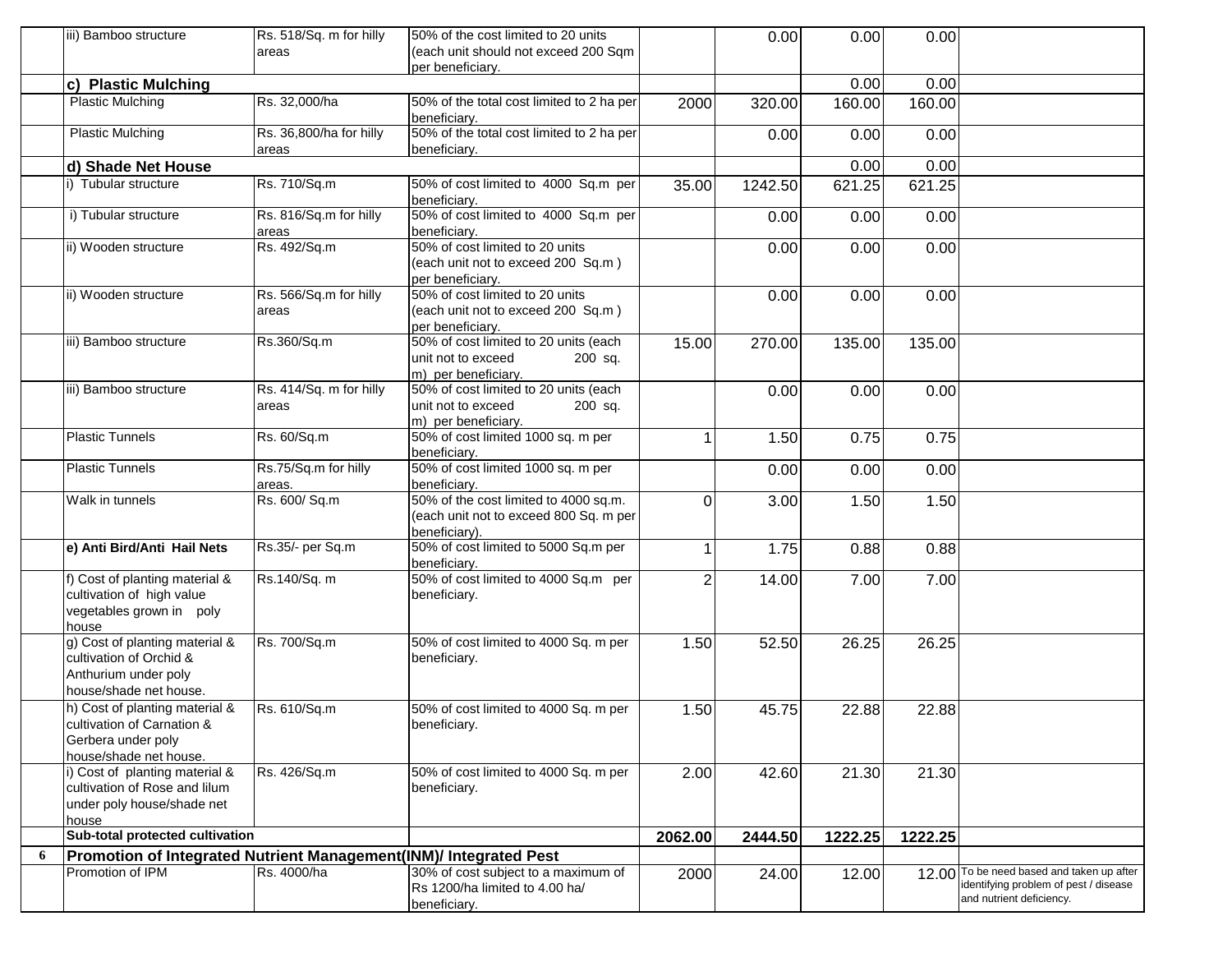| Promotion of INM                                   | Rs. 4000/ha          | 30% of cost subject to a maximum of<br>Rs 1200/ha limited to 4.00 ha/<br>beneficiarv.                                                                                                                                                                                             |      | 0.00   | 0.00  | $0.00$ do |                                                                                                                                             |
|----------------------------------------------------|----------------------|-----------------------------------------------------------------------------------------------------------------------------------------------------------------------------------------------------------------------------------------------------------------------------------|------|--------|-------|-----------|---------------------------------------------------------------------------------------------------------------------------------------------|
| Disease forecasting unit (PSUs) Rs. 6.00 lakh/unit |                      | 100 % of costs.                                                                                                                                                                                                                                                                   |      | 0.00   | 0.00  | 0.00      |                                                                                                                                             |
| <b>Bio control lab</b>                             |                      |                                                                                                                                                                                                                                                                                   |      |        | 0.00  | 0.00      |                                                                                                                                             |
| a) Public Sector                                   | Rs. 90.00 lakh/unit  | 100% to Public sector                                                                                                                                                                                                                                                             |      | 0.00   | 0.00  |           | 0.00 Project to be submitted                                                                                                                |
| b) Private Sector                                  | Rs. 90.00 lakh/unit  | 50% to private sector.                                                                                                                                                                                                                                                            |      | 0.00   | 0.00  | 0.00      |                                                                                                                                             |
| <b>Plant Health Clinic</b>                         |                      |                                                                                                                                                                                                                                                                                   |      |        | 0.00  | 0.00      |                                                                                                                                             |
| a) Public Sector                                   | Rs. 25.00 lakhs/unit | 100% to Public sector                                                                                                                                                                                                                                                             |      | 0.00   | 0.00  |           | 0.00 Minutes of SLEC meeting to be<br>submitted along with details of<br>beneficiareis, locaiton,<br>etc to<br>facilitate release of funds. |
| b) Private Sector                                  | Rs. 25.00 lakhs/unit | 50% to private sector.                                                                                                                                                                                                                                                            |      | 0.00   | 0.00  |           | 0.00 Project to be submitted                                                                                                                |
| Leaf /Tissue analysis lab                          |                      |                                                                                                                                                                                                                                                                                   |      |        |       |           |                                                                                                                                             |
| a) Public Sector                                   | Rs. 25.00 lakhs/unit | 100% to Public sector                                                                                                                                                                                                                                                             |      | 0.00   | 0.00  |           | 0.00 Project to be submitted                                                                                                                |
| b) Private Sector                                  | Rs. 25.00 lakhs/unit | 50% to private sector.                                                                                                                                                                                                                                                            |      | 0.00   | 0.00  | 0.00      |                                                                                                                                             |
| Sub-total INM / IPM                                |                      |                                                                                                                                                                                                                                                                                   | 2000 | 24.00  | 12.00 | 12.00     |                                                                                                                                             |
| <b>Adoption Organic Farming</b>                    |                      |                                                                                                                                                                                                                                                                                   |      |        |       |           |                                                                                                                                             |
| (i) Adoption of Organic                            | Rs. 20,000/ha        | 50% of cost limited to Rs.10000/ha for                                                                                                                                                                                                                                            | 3000 | 120.00 | 60.00 |           | 60.00 Project to be submitted                                                                                                               |
| Farming. 1st Year (ha)                             |                      | a maximum area of 4 ha. per<br>beneficiary, spread over a period of 3<br>years involving an assistance of<br>Rs.4000/- in first year and Rs.3000/-<br>each in second & third year. The<br>programme to be linked with<br>certification.                                           |      |        |       |           |                                                                                                                                             |
| 2nd Year                                           | Rs. 20,000/ha        | 50% of cost limited to Rs.10000/ha for<br>a maximum area of 4 ha. per<br>beneficiary, spread over a period of 3<br>years involving an assistance of<br>Rs.4000/- in first year and Rs.3000/-<br>each in second & third year. The<br>programme to be linked with<br>certification. | 3000 | 90.00  | 45.00 | 45.00     |                                                                                                                                             |
| 3rd Year                                           | Rs. 20,000/ha        | 50% of cost limited to Rs.10000/ha for<br>a maximum area of 4 ha. per<br>beneficiary, spread over a period of 3<br>years involving an assistance of<br>Rs.4000/- in first year and Rs.3000/-<br>each in second & third year. The<br>programme to be linked with<br>certification. | 5000 | 150.00 | 75.00 | 75.00     |                                                                                                                                             |
| (ii) Organic Certification (no)                    |                      |                                                                                                                                                                                                                                                                                   |      |        |       |           |                                                                                                                                             |
| 1st Year (ha)                                      | Project based        | Rs. 5 lakh for a cluster of 50 ha which<br>will include Rs.1.50 lakh in first year,<br>Rs. 1.50 lakh in second year and Rs.<br>2.00 lakh in third year.                                                                                                                           | 60   | 90.00  | 45.00 |           | 45.00 Project to be submitted                                                                                                               |
| 2nd Year                                           | Project based        | Rs. 5 lakh for a cluster of 50 ha which<br>will include Rs.1.50 lakh in first year,<br>Rs. 1.50 lakh in second year and Rs.<br>2.00 lakh in third year.                                                                                                                           | 60   | 90.00  | 45.00 | 45.00     |                                                                                                                                             |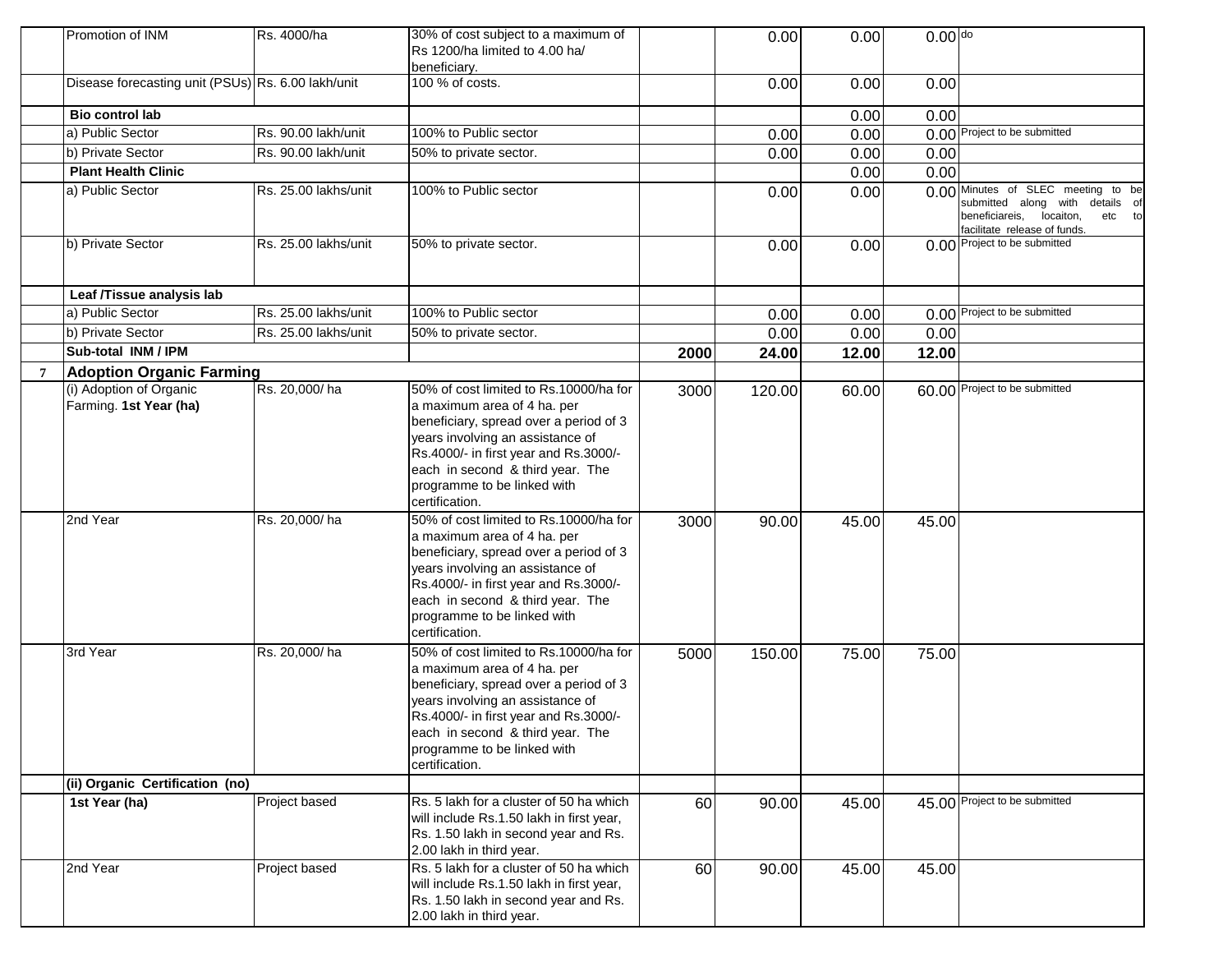|   | 3rd Year                                                | Project based                 | Rs. 5 lakh for a cluster of 50 ha which                                   | 100              | 200.00 | 100.00 | 100.00 |                                     |
|---|---------------------------------------------------------|-------------------------------|---------------------------------------------------------------------------|------------------|--------|--------|--------|-------------------------------------|
|   |                                                         |                               | will include Rs.1.50 lakh in first year,                                  |                  |        |        |        |                                     |
|   |                                                         |                               | Rs. 1.50 lakh in second year and Rs.                                      |                  |        |        |        |                                     |
|   |                                                         |                               | 2.00 lakh in third year.                                                  |                  |        |        |        |                                     |
|   | iii) Vermi compost Units /organic input production unit |                               |                                                                           |                  |        |        |        |                                     |
|   | i) Vermi compost Units                                  | Rs.1,00,000/ unit for         | 50% of cost conforming to the size of                                     | 120              | 60.00  | 30.00  | 30.00  | Designs para meter of HDPE beds     |
|   |                                                         | permanent structure and       | the unit of 30'x8'x2.5' dimension of                                      |                  |        |        |        | will conformer to BIS standards (IS |
|   |                                                         |                               | Rs. 16,000/unit for HDPE   permanent structure to be                      |                  |        |        |        | 15907:2010)                         |
|   |                                                         | Vermibed.                     | administered on pro-rata basis. 50% of                                    |                  |        |        |        |                                     |
|   |                                                         |                               | cost conforming to the size of 96 cft                                     |                  |        |        |        |                                     |
|   |                                                         |                               | (12'x4'x2') and IS 15907:2010 to be                                       |                  |        |        |        |                                     |
|   |                                                         |                               | administered on pro-rata basis.                                           |                  |        |        |        |                                     |
|   |                                                         |                               |                                                                           |                  |        |        |        |                                     |
|   |                                                         | do                            | do                                                                        |                  |        |        |        |                                     |
|   | ii) Vermibeds                                           |                               |                                                                           | 500              | 40.00  | 20.00  | 20.00  |                                     |
|   | Sub-total                                               |                               |                                                                           | 3000.00          | 840.00 | 420.00 | 420.00 |                                     |
|   | <b>Certification for Good</b>                           | Rs. 10,000/ha                 | 50% of the cost for maximum of                                            |                  | 0.00   | 0.00   | 0.00   |                                     |
|   | <b>Agricultural Practices (GAP),</b>                    |                               | 4ha/beneficiary.                                                          |                  |        |        |        |                                     |
|   | <b>Including infrastructure</b>                         |                               |                                                                           |                  |        |        |        |                                     |
|   |                                                         |                               |                                                                           |                  |        |        |        |                                     |
|   | <b>CoE</b>                                              |                               |                                                                           |                  |        |        |        |                                     |
|   | <b>Centre of Excellence for</b>                         | Rs.1000.00 lakh/ centre       | 100% of cost to public sector. This                                       | 1                | 500.00 | 250.00 | 250.00 |                                     |
|   | <b>Horticulture</b>                                     |                               | can be established through bi-lateral                                     |                  |        |        |        |                                     |
|   |                                                         |                               | co-operation also.                                                        |                  |        |        |        |                                     |
|   | Centre of Excellence for Fruit Rs.1000.00 lakh/ centre  |                               | 100% of cost to public sector. This                                       |                  |        | 0.00   | 0.00   |                                     |
|   | (New project)                                           |                               | can be established through bi-lateral                                     |                  |        |        |        |                                     |
|   | <b>Total CoE</b>                                        |                               | co-operation also.                                                        |                  |        |        |        |                                     |
|   |                                                         |                               |                                                                           | 1                | 500.00 | 250.00 | 250.00 |                                     |
| 8 | Pollination support through beekeeping                  |                               |                                                                           |                  |        |        |        |                                     |
|   | Production of nucleus stock                             | Rs. 20.00 lakh                | 100% of the cost.                                                         |                  | 0.00   | 0.00   | 0.00   |                                     |
|   | (Public sector)                                         |                               |                                                                           |                  |        |        |        |                                     |
|   | Production of bee colonies by Rs. 10.00 lakh            |                               | 40% of cost for producing min. of 2000                                    |                  | 0.00   | 0.00   | 0.00   |                                     |
|   | bee breeder                                             |                               | colonies / year<br>40% of cost limited to 50 colonies /                   |                  |        |        |        |                                     |
|   | Honey bee colony                                        | Rs.2000/colony of 8<br>frames |                                                                           | $\overline{200}$ | 1.60   | 0.80   | 0.80   |                                     |
|   | <b>Hives</b>                                            | Rs 2000/ per hive.            | beneficiary.<br>40% of cost limited to 50 colonies /                      |                  |        |        |        |                                     |
|   |                                                         |                               | beneficiarv.                                                              | 200              | 1.60   | 0.80   | 0.80   |                                     |
|   | Equipment including honey                               | Rs. 20,000/set                | 40% of the cost limited to one set per                                    |                  | 0.00   | 0.00   | 0.00   |                                     |
|   | extractor (4 frame), food grade                         |                               | beneficiary.                                                              |                  |        |        |        |                                     |
|   | container (30 kg), net, etc.                            |                               |                                                                           |                  |        |        |        |                                     |
|   | Sub-total                                               |                               |                                                                           | 200              | 3.20   | 1.60   | 1.60   |                                     |
| 9 | <b>Horticulture Mechanization</b>                       |                               |                                                                           |                  |        |        |        |                                     |
|   | i) Tractor (upto 20 PTO HP)                             | 3.00 lakh/unit                | 25% of cost, subject to a maximum of                                      | 100              |        |        | 37.50  |                                     |
|   |                                                         |                               | Rs. 0.75 lakh/unit for general category                                   |                  | 75.00  | 37.50  |        |                                     |
|   |                                                         |                               |                                                                           |                  |        |        |        |                                     |
|   |                                                         |                               | farmers, and in the case if SC, ST,                                       |                  |        |        |        |                                     |
|   |                                                         |                               | Small & Marginal famers, women<br>farmers and beneficiaries in NE states, |                  |        |        |        |                                     |
|   |                                                         |                               |                                                                           |                  |        |        |        |                                     |
|   |                                                         |                               | 35% of cost, subject to a maximum of                                      |                  |        |        |        |                                     |
|   |                                                         |                               | Rs. 1.00 lakh per unit.                                                   |                  |        |        |        |                                     |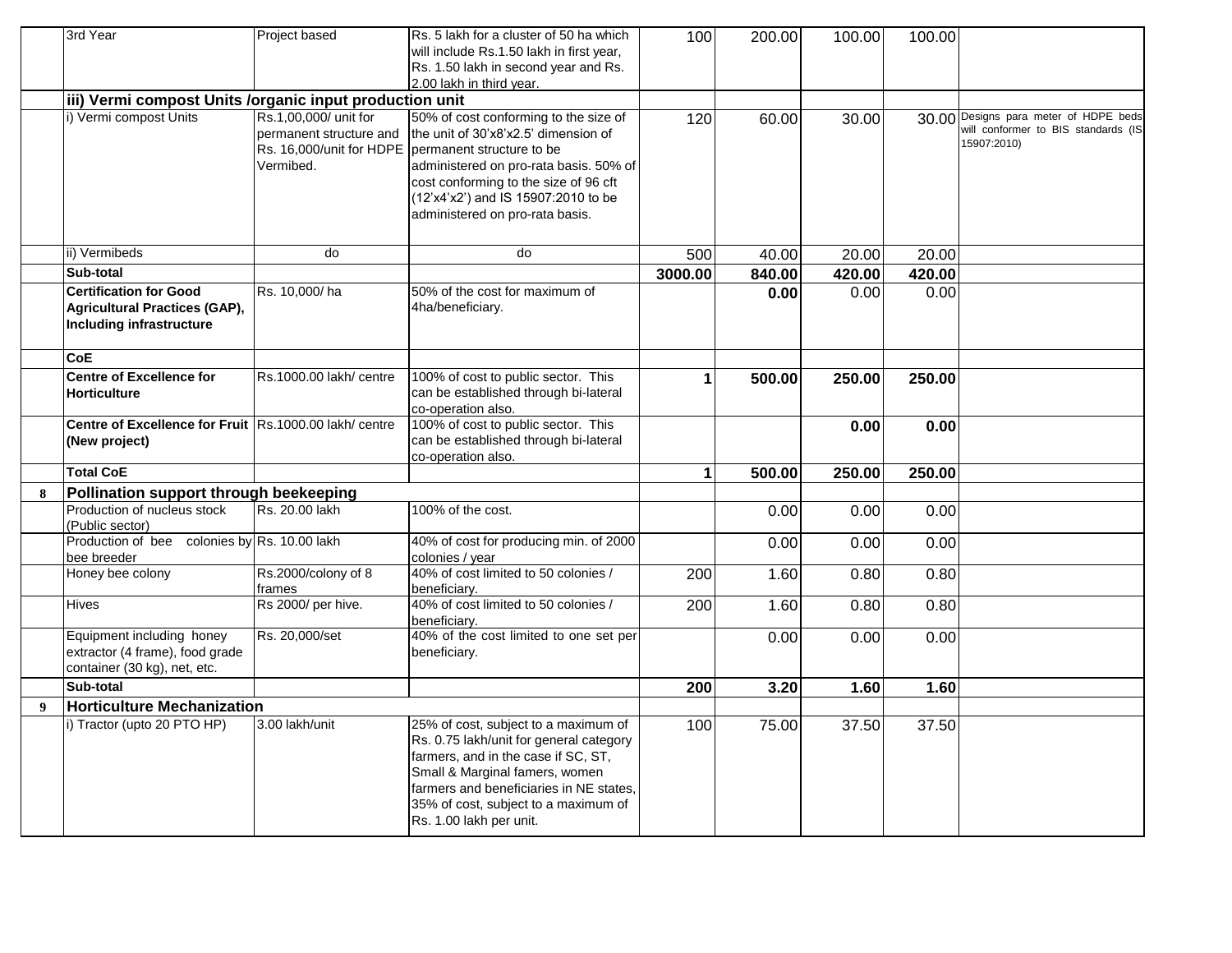| i) Tractor (upto 20 PTO HP)<br>(SC, ST, Small & Marginal<br>famers)     | 3.00 lakh/unit     | 25% of cost, subject to a maximum of<br>Rs. 0.75 lakh/unit for general category<br>farmers, and in the case if SC, ST,<br>Small & Marginal famers, women<br>farmers and beneficiaries in NE states,<br>35% of cost, subject to a maximum of<br>Rs. 1.00 lakh per unit. | 30 <sup>°</sup> | 30.00 | 15.00 | 15.00 |  |
|-------------------------------------------------------------------------|--------------------|------------------------------------------------------------------------------------------------------------------------------------------------------------------------------------------------------------------------------------------------------------------------|-----------------|-------|-------|-------|--|
| ii) Power Tiller                                                        |                    |                                                                                                                                                                                                                                                                        |                 |       |       |       |  |
| a) Power tiller (below 8 BHP)<br>(SC, ST, Small & Marginal<br>famers)   | 1.00 lakh per unit | Subject to a maximum of Rs.0.40<br>lakh/unit for general category farmers,<br>and in the case if SC, ST, Small &<br>Marginal farmers, women farmers and<br>beneficiaries in NE states, subject of a<br>maximum of Rs. 0.50 lakh/unit.                                  | 100             | 40.00 | 20.00 | 20.00 |  |
| b) Power tiller (8 BHP & above)                                         | 1.50 lakh per unit | Subject to a maximum of Rs.0.60<br>lakh/unit for general category farmers,<br>and in the case if SC, ST, Small &<br>Marginal farmers, women farmers and<br>beneficiaries in NE states, subject of a<br>maximum of Rs. 0.75 lakh/unit.                                  |                 | 0.00  | 0.00  | 0.00  |  |
| b) Power tiller (8 BHP & above)<br>(SC, ST, Small & Marginal<br>famers) | 1.50 lakh per unit | Subject to a maximum of Rs.0.60<br>lakh/unit for general category farmers,<br>and in the case if SC, ST, Small &<br>Marginal farmers, women farmers and<br>beneficiaries in NE states, subject of a<br>maximum of Rs. 0.75 lakh/unit.                                  |                 | 0.00  | 0.00  | 0.00  |  |
| (iii) Tractor/Power tiller (below 20 BHP) driven equipments             |                    |                                                                                                                                                                                                                                                                        |                 |       |       |       |  |
| a) Land Development, tillage<br>and seed bed preparation<br>equipments  | 0.30 lakh per unit | Subject to a maximum of Rs.0.12<br>lakh/unit for general category farmers,<br>and in the case if SC, ST, Small &<br>Marginal farmers, women farmers and<br>beneficiaries in NE states, subject of a<br>maximum of Rs. 0.15 lakh/unit.                                  |                 | 0.00  | 0.00  | 0.00  |  |
| 1) General                                                              | -do-               | -do-                                                                                                                                                                                                                                                                   |                 | 0.00  | 0.00  | 0.00  |  |
| 2) SF/MF                                                                | -do-               | -do-                                                                                                                                                                                                                                                                   |                 | 0.00  | 0.00  | 0.00  |  |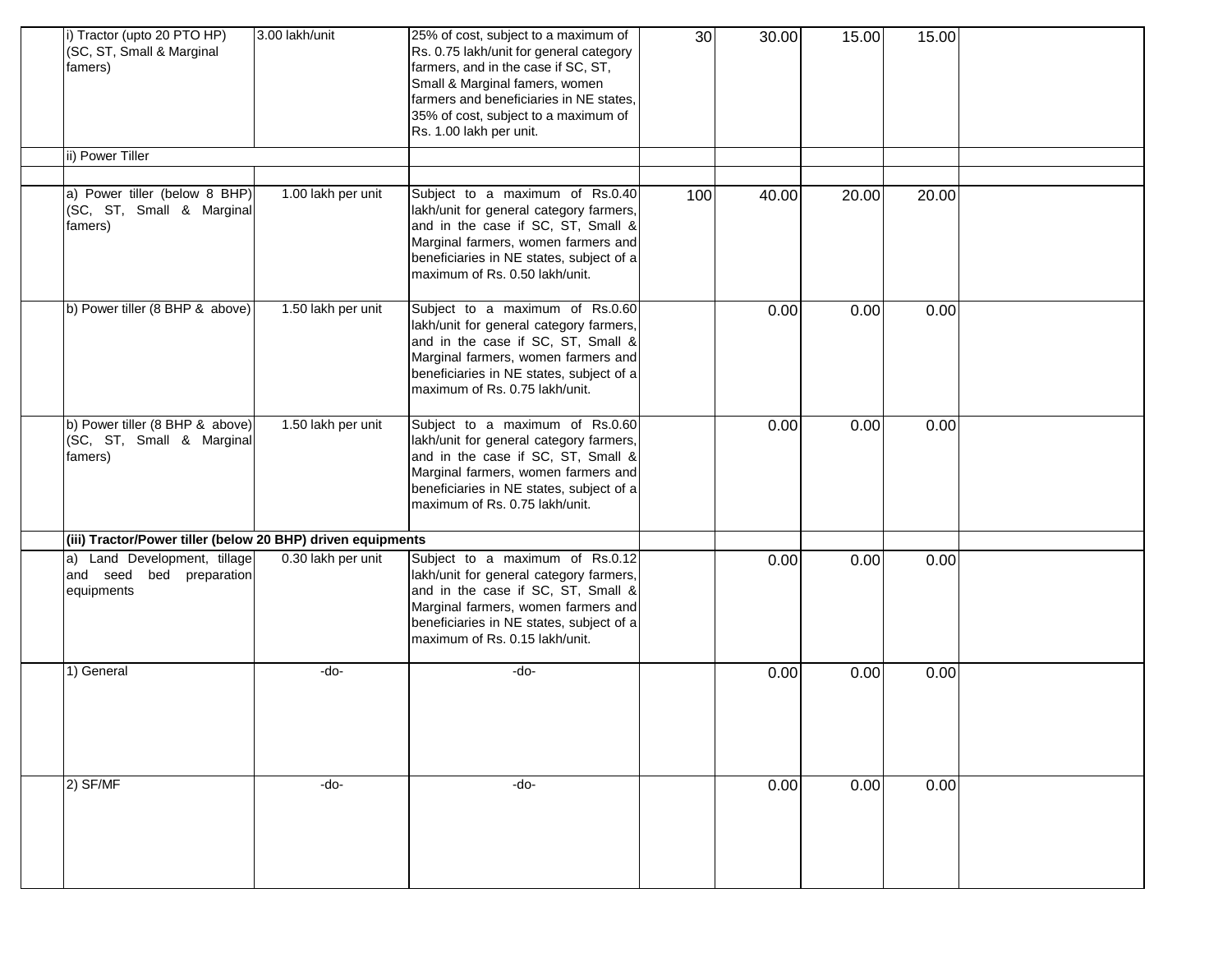| 3) SC & ST                               | -do-                | -do-                                     |    | 0.00  | 0.00  | 0.00  |  |
|------------------------------------------|---------------------|------------------------------------------|----|-------|-------|-------|--|
|                                          |                     |                                          |    |       |       |       |  |
|                                          |                     |                                          |    |       |       |       |  |
|                                          |                     |                                          |    |       |       |       |  |
|                                          |                     |                                          |    |       |       |       |  |
|                                          |                     |                                          |    |       |       |       |  |
|                                          |                     |                                          |    |       |       |       |  |
|                                          | 0.30 lakh per unit  | Subject to a maximum of Rs.0.12          |    | 0.00  |       | 0.00  |  |
| b) Sowing, planting reaping and          |                     | lakh/unit for general category farmers,  |    |       | 0.00  |       |  |
| digging equipments                       |                     |                                          |    |       |       |       |  |
|                                          |                     | and in the case if SC, ST, Small &       |    |       |       |       |  |
|                                          |                     | Marginal farmers, women farmers and      |    |       |       |       |  |
|                                          |                     | beneficiaries in NE states, subject of a |    |       |       |       |  |
|                                          |                     | maximum of Rs. 0.15 lakh/unit.           |    |       |       |       |  |
|                                          |                     |                                          |    |       |       |       |  |
| Plastic<br>mulch<br>laying<br>$\vert$ C) | 0.70 lakh per unit  | Subject to a maximum of Rs.0.28          |    | 0.00  | 0.00  | 0.00  |  |
| machine                                  |                     | lakh/unit for general category farmers,  |    |       |       |       |  |
|                                          |                     | and in the case if SC, ST, Small &       |    |       |       |       |  |
|                                          |                     | Marginal farmers, women farmers and      |    |       |       |       |  |
|                                          |                     | beneficiaries in NE states, subject of a |    |       |       |       |  |
|                                          |                     | maximum of Rs. 0.35 lakh/unit.           |    |       |       |       |  |
|                                          |                     |                                          |    |       |       |       |  |
| 1) General                               | -do-                | -do-                                     |    | 0.00  | 0.00  | 0.00  |  |
| 2) SF/MF                                 | -do-                | -do-                                     |    | 0.00  | 0.00  | 0.00  |  |
| 3) SC & ST                               | $-do-$              | $-do-$                                   |    | 0.00  | 0.00  | 0.00  |  |
| iv) Self-propelled Horticulture          | 2.50 lakh per unit  | Subject to a maximum of Rs. 1.00         | 50 | 50.00 | 25.00 | 25.00 |  |
| Machinery                                |                     | lakh/unit for general category farmers,  |    |       |       |       |  |
|                                          |                     | and in the case if SC, ST, Small &       |    |       |       |       |  |
|                                          |                     | Marginal farmers, women farmers and      |    |       |       |       |  |
|                                          |                     | beneficiaries in NE states, subject of a |    |       |       |       |  |
|                                          |                     | maximum of Rs. 1.25 lakh/unit.           |    |       |       |       |  |
|                                          |                     |                                          |    |       |       |       |  |
| iv) Self-propelled Horticulture          | 2.50 lakh per unit  | Subject to a maximum of Rs. 1.00         | 10 | 12.50 | 6.25  | 6.25  |  |
| Machinery (SC, ST, Small &               |                     | lakh/unit for general category farmers,  |    |       |       |       |  |
| Marginal famers)                         |                     | and in the case if SC, ST, Small &       |    |       |       |       |  |
|                                          |                     | Marginal farmers, women farmers and      |    |       |       |       |  |
|                                          |                     | beneficiaries in NE states, subject of a |    |       |       |       |  |
|                                          |                     | maximum of Rs. 1.25 lakh/unit.           |    |       |       |       |  |
|                                          |                     |                                          |    |       |       |       |  |
| (v) PP Equipment                         |                     |                                          |    |       |       |       |  |
| Manual Sprayer (Knapsack/foot            |                     |                                          |    |       |       |       |  |
| operated sprayer                         |                     |                                          |    |       |       |       |  |
|                                          |                     |                                          |    |       |       |       |  |
| a) General                               | 0.012 lakh per unit | Subject to a maximum of Rs.0.005         |    | 0.00  | 0.00  | 0.00  |  |
|                                          |                     | lakh/unit for general category farmers,  |    |       |       |       |  |
|                                          |                     | and in the case if SC, ST, Small &       |    |       |       |       |  |
|                                          |                     | Marginal farmers, women farmers and      |    |       |       |       |  |
|                                          |                     | beneficiaries in NE states, subject of a |    |       |       |       |  |
|                                          |                     | maximum of Rs. 0.006 lakh/unit.          |    |       |       |       |  |
|                                          |                     |                                          |    |       |       |       |  |
| b) SC/ST etc                             | 0.012 lakh per unit | Subject to a maximum of Rs.0.005         |    | 0.00  | 0.00  | 0.00  |  |
|                                          |                     | lakh/unit for general category farmers,  |    |       |       |       |  |
|                                          |                     | and in the case if SC, ST, Small &       |    |       |       |       |  |
|                                          |                     | Marginal farmers, women farmers and      |    |       |       |       |  |
|                                          |                     | beneficiaries in NE states, subject of a |    |       |       |       |  |
|                                          |                     | maximum of Rs. 0.006 lakh/unit.          |    |       |       |       |  |
|                                          |                     |                                          |    |       |       |       |  |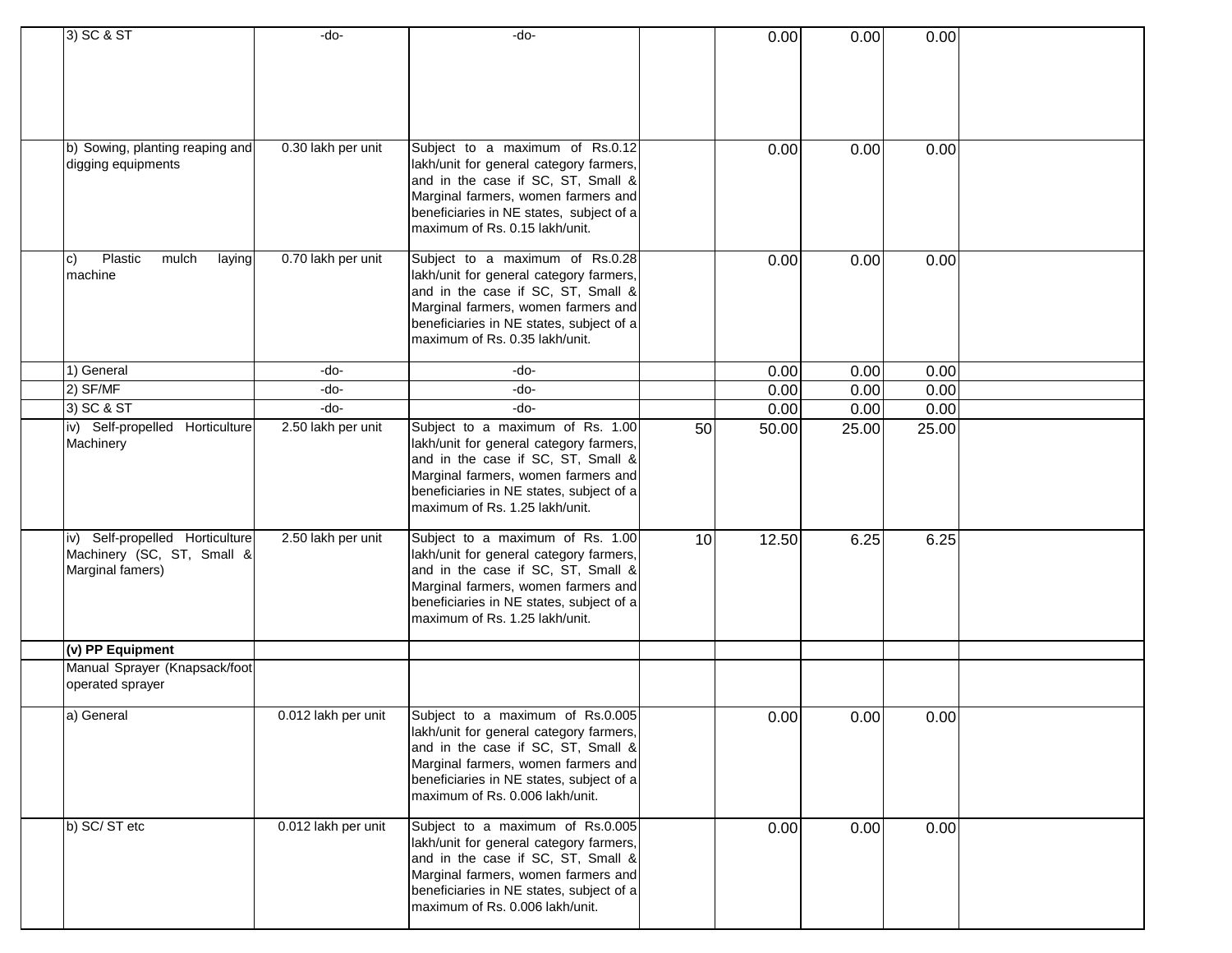| Power Knapsack sprayer/power<br>operated Taiwan sprayer (8-12<br>Its Capcity)  |                     |                                                                                                                                                                                                                                          |      |      |      |  |
|--------------------------------------------------------------------------------|---------------------|------------------------------------------------------------------------------------------------------------------------------------------------------------------------------------------------------------------------------------------|------|------|------|--|
| a) General                                                                     | 0.062 lakh per unit | Subject to a maximum of Rs. 0.025<br>lakh/unit for general category farmers,<br>and in the case if SC, ST, Small &<br>Marginal farmers, women farmers and<br>beneficiaries in NE states, subject of a<br>maximum of Rs. 0.031 lakh/unit. | 0.00 | 0.00 | 0.00 |  |
| b) SC/ST etc                                                                   | 0.062 lakh per unit | Subject to a maximum of Rs. 0.025<br>lakh/unit for general category farmers,<br>and in the case if SC, ST, Small &<br>Marginal farmers, women farmers and<br>beneficiaries in NE states, subject of a<br>maximum of Rs. 0.031 lakh/unit. | 0.00 | 0.00 | 0.00 |  |
| Power Knapsack sprayer/power<br>operated Taiwan sprayer (12-16<br>Its Capcity) |                     |                                                                                                                                                                                                                                          |      |      |      |  |
| a) General                                                                     | 0.062 lakh per unit | Subject to a maximum of Rs.0.03<br>lakh/unit for general category farmers,<br>and in the case if SC, ST, Small &<br>Marginal farmers, women farmers and<br>beneficiaries in NE states, subject of a<br>maximum of Rs. 0.038 lakh/unit    | 0.00 | 0.00 | 0.00 |  |
| b) SC/ST etc                                                                   | 0.062 lakh per unit | Subject to a maximum of Rs.0.03<br>lakh/unit for general category farmers,<br>and in the case if SC, ST, Small &<br>Marginal farmers, women farmers and<br>beneficiaries in NE states, subject of a<br>maximum of Rs. 0.038 lakh/unit    | 0.00 | 0.00 | 0.00 |  |
| Power Knapsack sprayer/power<br>operated Taiwan sprayer (16 Its<br>Capcity)    |                     |                                                                                                                                                                                                                                          |      |      |      |  |
| a) General                                                                     | 0.20 lakh per unit  | Subject to a maximum of Rs.0.08<br>lakh/unit for general category farmers,<br>and in the case if SC, ST, Small &<br>Marginal farmers, women farmers and<br>beneficiaries in NE states, subject of a<br>maximum of Rs. 0.10 lakh/unit     | 0.00 | 0.00 | 0.00 |  |
| b) SC/ST etc                                                                   | 0.20 lakh per unit  | Subject to a maximum of Rs.0.08<br>lakh/unit for general category farmers,<br>and in the case if SC, ST, Small &<br>Marginal farmers, women farmers and<br>beneficiaries in NE states, subject of a<br>maximum of Rs. 0.10 lakh/unit     | 0.00 | 0.00 | 0.00 |  |
| Mounted<br>/operated<br>Tractor<br>sprayer (Below 20HP)                        |                     |                                                                                                                                                                                                                                          |      |      |      |  |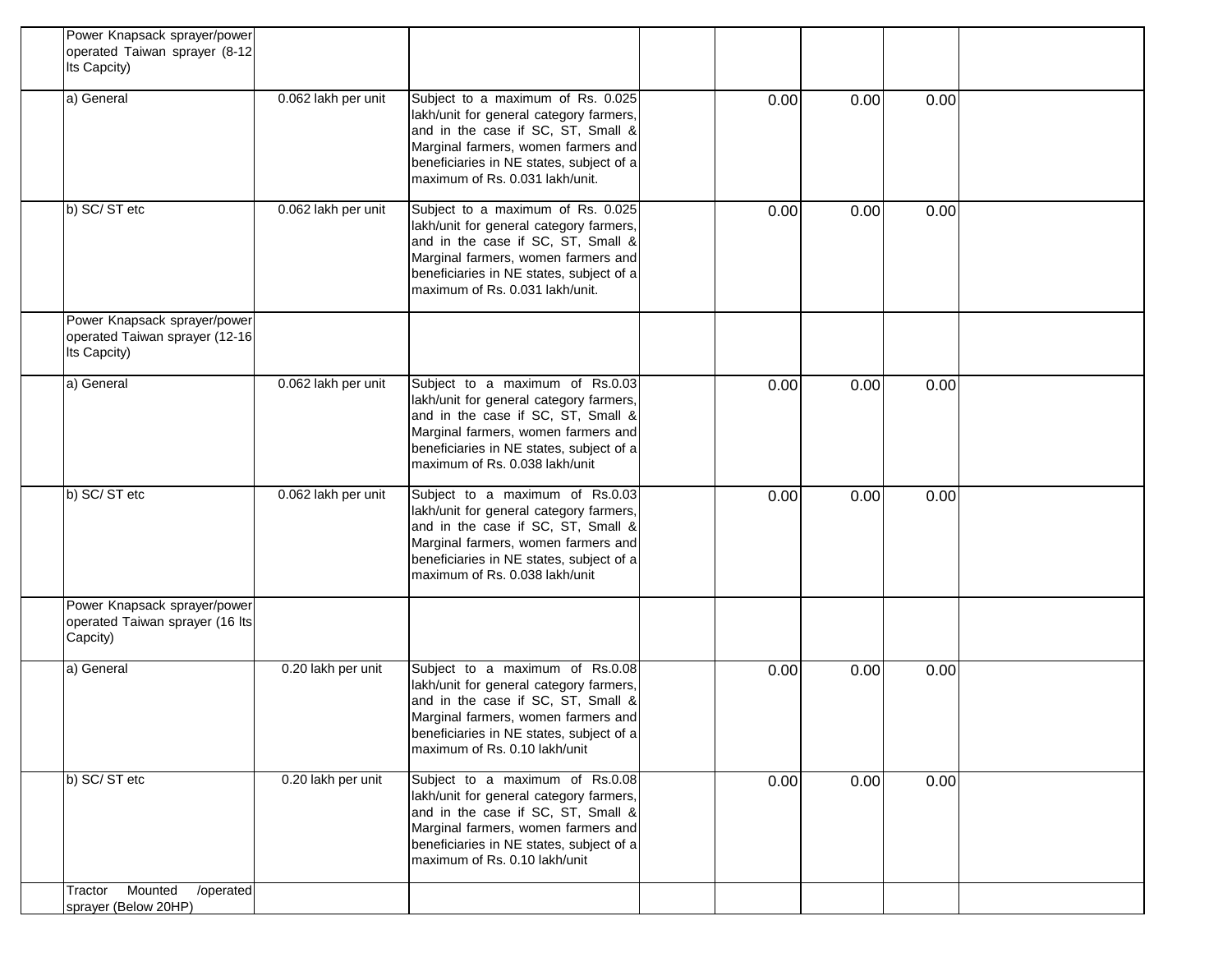|    | a) General                                                                                                                             | 0.20 lakh per unit         | Subject to a maximum of Rs. 0.08<br>lakh/unit for general category farmers,<br>and in the case if SC, ST, Small &<br>Marginal farmers, women farmers and<br>beneficiaries in NE states, subject of a<br>maximum of Rs. 0.10 lakh/unit.                                 |     | 0.00   | 0.00   | 0.00   |                              |
|----|----------------------------------------------------------------------------------------------------------------------------------------|----------------------------|------------------------------------------------------------------------------------------------------------------------------------------------------------------------------------------------------------------------------------------------------------------------|-----|--------|--------|--------|------------------------------|
|    | b) SC/ST etc                                                                                                                           | 0.20 lakh per unit         | Subject to a maximum of Rs. 0.08<br>lakh/unit for general category farmers,<br>and in the case if SC, ST, Small &<br>Marginal farmers, women farmers and<br>beneficiaries in NE states, subject of a<br>maximum of Rs. 0.10 lakh/unit.                                 |     | 0.00   | 0.00   | 0.00   |                              |
|    | Mounted<br>/operated<br>Tractor<br>sprayer (Below 35HP)                                                                                |                            |                                                                                                                                                                                                                                                                        |     |        |        |        |                              |
|    | a) General                                                                                                                             | 1.26 lakh per unit         | 40% of cost, subject to a maximum of<br>Rs. 0.50 lakh/unit for general category<br>farmers, and in the case if SC, ST,<br>Small & Marginal famers, women<br>farmers and beneficiaries in NE states,<br>50% of cost, subject to a maximum of<br>Rs. 0.63 lakh per unit. |     | 0.00   | 0.00   | 0.00   |                              |
|    | b) SC/ST etc                                                                                                                           | 1.26 lakh per unit         | 40% of cost, subject to a maximum of<br>Rs. 0.50 lakh/unit for general category<br>farmers, and in the case if SC, ST,<br>Small & Marginal famers, women<br>farmers and beneficiaries in NE states,<br>50% of cost, subject to a maximum of<br>Rs. 0.63 lakh per unit. |     | 0.00   | 0.00   | 0.00   |                              |
|    | Eco Friendly Light Trap                                                                                                                | Rs. 0.028 lakh/unit        | Subject to a maximum of Rs.0.012<br>lakh/unit for general category farmers,<br>and in the case if SC, ST, Small &<br>Marginal farmers, women farmers and<br>beneficiaries in NE states, subject of a<br>maximum of Rs. 0.014 lakh/unit                                 |     |        |        |        |                              |
|    | 1) General                                                                                                                             | -do-                       | -do-                                                                                                                                                                                                                                                                   |     | 0.00   | 0.00   | 0.00   |                              |
|    | 2) SF/MF                                                                                                                               | -do-                       | -do-                                                                                                                                                                                                                                                                   |     | 0.00   | 0.00   | 0.00   |                              |
|    | 3) SC & ST                                                                                                                             | -do-                       | -do-                                                                                                                                                                                                                                                                   |     | 0.00   | 0.00   | 0.00   |                              |
|    | v) Import of new machines $\&$ Rs. 50.00 lakh per unit<br>tools for<br>horticulture<br>for<br>demonstration purpose (Public<br>sector) |                            | 100% of the total cost.                                                                                                                                                                                                                                                |     | 0.00   | 0.00   | 0.00   |                              |
|    | Sub-total                                                                                                                              |                            |                                                                                                                                                                                                                                                                        | 290 | 207.50 | 103.75 | 103.75 |                              |
|    | <b>Technology Dissemination</b><br>through demonstration/ Front<br><b>Line Demonstration (FLD)</b>                                     | Rs. 25.00 lakh             | 75 % of cost in farmers' field and<br>100% of cost in farms belonging to<br>Public Sector, SAUs etc. No change                                                                                                                                                         |     | 0.00   | 0.00   |        | 0.00 Project to be submitted |
| 10 | Human Resource Development (HRD)                                                                                                       |                            |                                                                                                                                                                                                                                                                        |     |        |        |        |                              |
|    | HRD for Supervisors &<br>Entrepreneurs                                                                                                 | Rs. 20.00 lakh / unit      | 100% of the cost in first year. In<br>subsequent years, cost of<br>infrastructure not to be claimed.                                                                                                                                                                   |     | 0.00   | 0.00   | 0.00   |                              |
|    | <b>HRD</b> for Gardeners                                                                                                               | Rs. 15.00 lakh / unit      | 100% of the cost.                                                                                                                                                                                                                                                      | 3   | 45.00  | 22.50  | 22.50  |                              |
|    |                                                                                                                                        | <b>Training of farmers</b> |                                                                                                                                                                                                                                                                        |     |        | 0.00   | 0.00   |                              |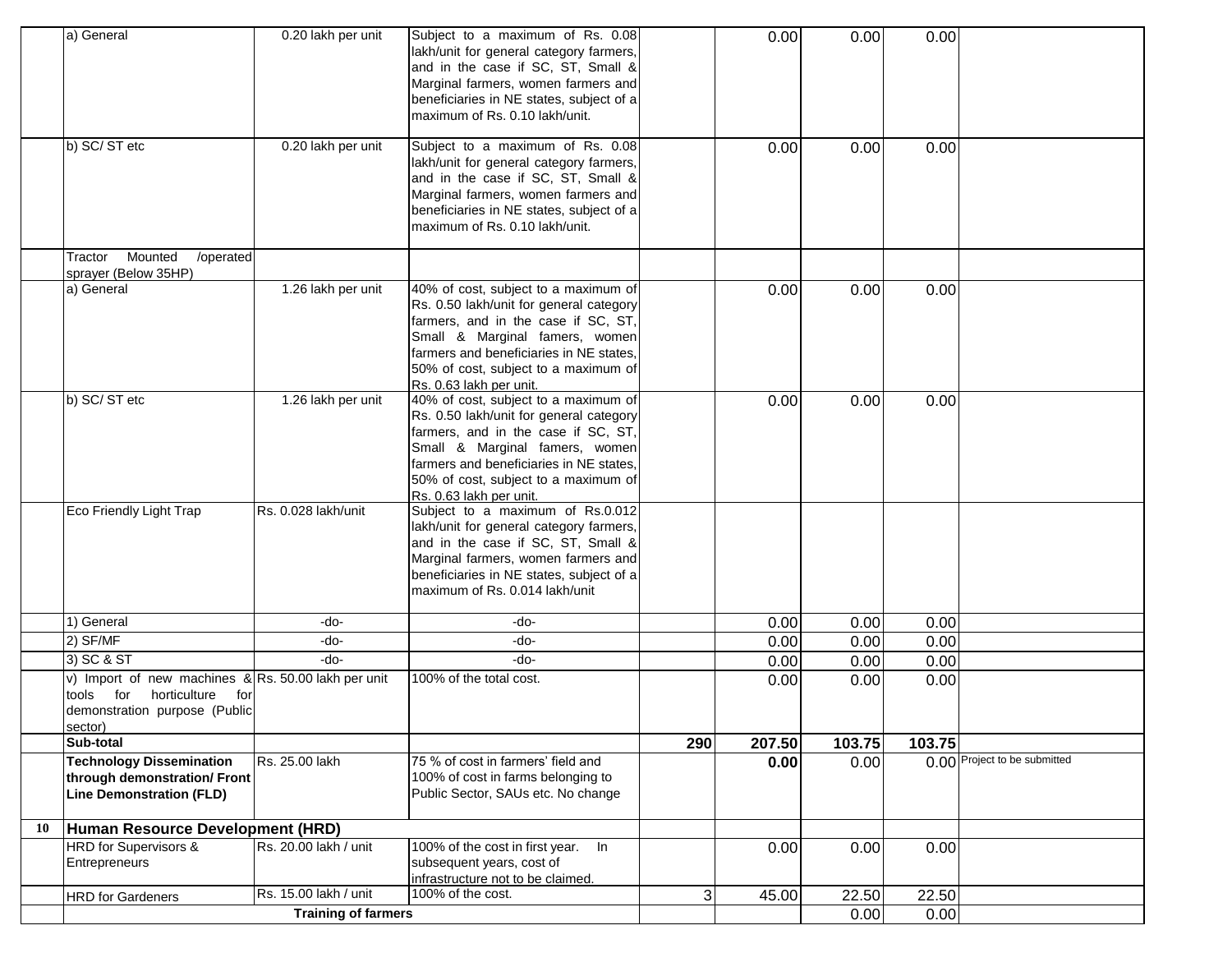|    | Within the State                                                                                                        | Rs. 1000/day per farmer<br>including transport                              | 100% of the cost.                                                                                                                                                                         | 12000 | 120.00 | 60.00  | 60.00  |                                                                                                                                            |
|----|-------------------------------------------------------------------------------------------------------------------------|-----------------------------------------------------------------------------|-------------------------------------------------------------------------------------------------------------------------------------------------------------------------------------------|-------|--------|--------|--------|--------------------------------------------------------------------------------------------------------------------------------------------|
|    | Outside the state                                                                                                       | Project based as per<br>actual.                                             | 100% of the cost.                                                                                                                                                                         | 1000  | 50.00  | 25.00  | 25.00  |                                                                                                                                            |
|    |                                                                                                                         | (e) Exposure visit of farmers                                               |                                                                                                                                                                                           |       |        | 0.00   | 0.00   |                                                                                                                                            |
|    | Outside the State                                                                                                       | Project based as per<br>actual.                                             | 100% of the cost.                                                                                                                                                                         | 500   | 25.00  | 12.50  | 12.50  |                                                                                                                                            |
|    | Outside India                                                                                                           |                                                                             | Rs. 4.00 lakh / participant Project Based. 100% of air/rail travel<br>cost.                                                                                                               | 3.00  | 12.00  | 6.00   |        | 6.00 Project to be submitted                                                                                                               |
|    |                                                                                                                         |                                                                             | Training / study tour of technical staff/ field functionaries                                                                                                                             |       |        | 0.00   | 0.00   |                                                                                                                                            |
|    | Within the State                                                                                                        | Rs.300/day per<br>participant plus TA/DA,                                   | 100% of the cost.                                                                                                                                                                         | 300   | 3.60   | 1.80   | 1.80   |                                                                                                                                            |
|    | Study tour to progressive<br>States/ units (group of<br>minimum 5 participants)                                         | as admissible<br>Rs.800/day per<br>participant plus TA/DA,<br>as admissible | 100% of the cost.                                                                                                                                                                         | 60    | 30.00  | 15.00  | 15.00  |                                                                                                                                            |
|    | Outside India                                                                                                           |                                                                             | Rs. 6.00 lakh / participant 100% of the cost on actual basis.                                                                                                                             | 8     | 48.00  | 24.00  |        | 24.00 Project to be submitted                                                                                                              |
|    | Sub-total                                                                                                               |                                                                             |                                                                                                                                                                                           | 13874 | 333.60 | 166.80 | 166.80 |                                                                                                                                            |
| 11 |                                                                                                                         | <b>INTEGRATED POST HARVEST MANAGEMENT</b>                                   |                                                                                                                                                                                           |       |        |        |        |                                                                                                                                            |
|    | Pack house / On farm<br>collection & storage unit                                                                       | Rs. 4.00 lakh/unit with<br>size of 9Mx6M                                    | 50% of the capital cost.                                                                                                                                                                  | 250   | 500.00 | 250.00 |        | 250.00 Minutes of SLEC meeting to be<br>submitted along with details of<br>beneficiareis, locaiton, etc to<br>facilitate release of funds. |
|    | Integrated pack house with<br>facilities for conveyer belt,<br>sorting, grading units, washing,<br>drying and weighing. | Rs. 50.00 lakh per unit<br>with size of 9Mx18M                              | Credit linked back-ended subsidy @<br>35% of the cost of project in general<br>areas and 50% of cost in case Hilly &<br>Scheduled areas, per beneficiary.                                 |       |        | 0.00   | 0.00   |                                                                                                                                            |
|    | a) General Area                                                                                                         | Rs. 50.00 lakh per unit<br>with size of 9Mx18M                              | Credit linked back-ended subsidy @<br>35% of the cost of project in general<br>areas and 50% of cost in case Hilly &<br>Scheduled areas, per beneficiary.                                 | 25    | 437.50 | 218.75 | 218.75 |                                                                                                                                            |
|    | b) Hilly Area                                                                                                           | Rs. 50.00 lakh per unit<br>with size of 9Mx18M                              | Credit linked back-ended subsidy @<br>35% of the cost of project in general<br>areas and 50% of cost in case Hilly &<br>Scheduled areas, per beneficiary.                                 |       | 0.00   | 0.00   | 0.00   |                                                                                                                                            |
|    | Pre-cooling unit                                                                                                        | capacity of                                                                 | Rs. 25.00 lakh / unit with Credit linked back-ended subsidy @<br>6MT. 35% of the cost of project in general<br>areas and 50% of cost in case Hilly &<br>Scheduled areas, per beneficiary. | 20    | 175.00 | 87.50  | 87.50  |                                                                                                                                            |
|    | Pre-cooling unit (Hilly areas)                                                                                          | capacity of                                                                 | Rs. 25.00 lakh / unit with Credit linked back-ended subsidy @<br>6MT. 35% of the cost of project in general<br>areas and 50% of cost in case Hilly &<br>Scheduled areas, per beneficiary. |       | 0.00   | 0.00   | 0.00   |                                                                                                                                            |
|    | Cold room (staging)                                                                                                     | MT capacity                                                                 | Rs. 15.00 lakh/ unit of 30 Credit linked back-ended subsidy @<br>35% of the cost of project in general<br>areas and 50% of cost in case Hilly &<br>Scheduled areas, per beneficiary.      | 20    | 105.00 | 52.50  | 52.50  |                                                                                                                                            |
|    | Cold room (staging) (Hilly<br>areas)                                                                                    | Rs. 15.00 lakh/ unit of 30<br>MT capacity                                   | Credit linked back-ended subsidy @<br>35% of the cost of project in general<br>areas and 50% of cost in case Hilly &<br>Scheduled areas, per beneficiary.                                 |       | 0.00   | 0.00   | 0.00   |                                                                                                                                            |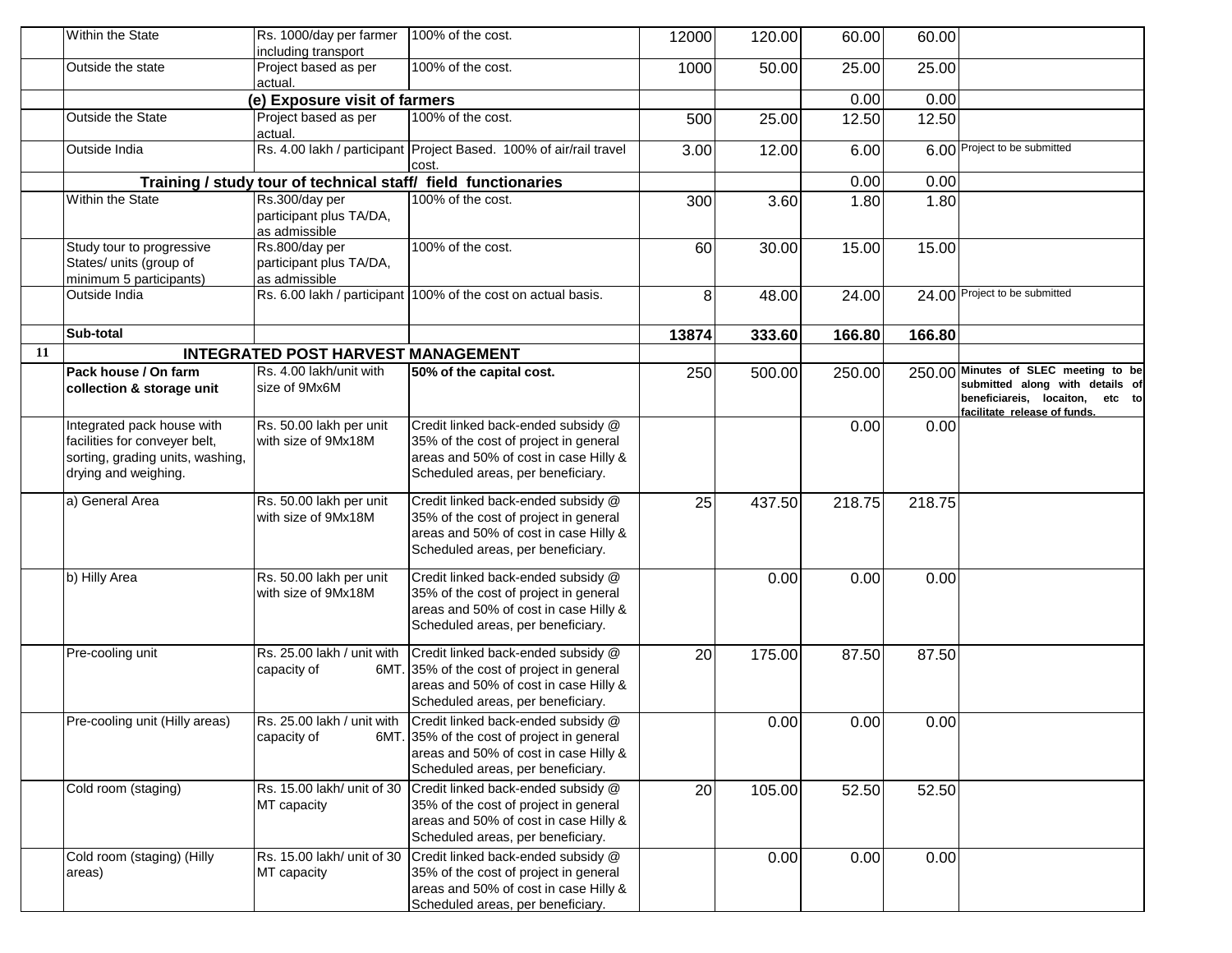| Mobile pre- cooling unit                                                        | Rs. 25.00 lakh                                           | Credit linked back-ended subsidy @                                                        | 8  | 70.00   | 35.00  | 35.00  |                              |
|---------------------------------------------------------------------------------|----------------------------------------------------------|-------------------------------------------------------------------------------------------|----|---------|--------|--------|------------------------------|
|                                                                                 |                                                          | 35% of the cost of project in general                                                     |    |         |        |        |                              |
|                                                                                 |                                                          | areas and 50% of cost in case Hilly &                                                     |    |         |        |        |                              |
|                                                                                 |                                                          | Scheduled areas, per beneficiary.                                                         |    |         |        |        |                              |
| Mobile pre- cooling unit (Hilly                                                 | Rs. 25.00 lakh                                           | Credit linked back-ended subsidy @                                                        |    | 0.00    | 0.00   | 0.00   |                              |
| areas)                                                                          |                                                          | 35% of the cost of project in general                                                     |    |         |        |        |                              |
|                                                                                 |                                                          | areas and 50% of cost in case Hilly &                                                     |    |         |        |        |                              |
|                                                                                 |                                                          | Scheduled areas, per beneficiary.                                                         |    |         |        |        |                              |
|                                                                                 | Cold Storage (Construction, Expansion and Modernisation) |                                                                                           |    |         |        |        |                              |
|                                                                                 |                                                          | (i) Cold storage units Type 1 - basic mezzanine structure with large chamber (of >250 MT) |    |         |        |        |                              |
| a) General Area                                                                 | Rs. 8,000/MT, (max                                       | Credit linked back-ended subsidy @                                                        | 10 | 1400.00 | 700.00 | 700.00 |                              |
|                                                                                 | 5,000 MT capacity)                                       | 35% of the cost of project in general                                                     |    |         |        |        |                              |
|                                                                                 |                                                          | areas and 50% of cost in case Hilly &                                                     |    |         |        |        |                              |
|                                                                                 |                                                          | Scheduled areas, per beneficiary.                                                         |    |         |        |        |                              |
|                                                                                 |                                                          |                                                                                           |    |         |        |        |                              |
| b) Hilly Area                                                                   | Rs. 8,000/MT, (max                                       | Credit linked back-ended subsidy @                                                        |    | 0.00    | 0.00   | 0.00   |                              |
|                                                                                 | 5,000 MT capacity)                                       | 35% of the cost of project in general                                                     |    |         |        |        |                              |
|                                                                                 |                                                          | areas and 50% of cost in case Hilly &                                                     |    |         |        |        |                              |
|                                                                                 |                                                          | Scheduled areas, per beneficiary.                                                         |    |         |        |        |                              |
|                                                                                 |                                                          |                                                                                           |    |         |        |        |                              |
|                                                                                 |                                                          | ii) Cold Storage Unit Type 2 - PEB structure for multiple temperature and product use,    |    |         |        |        | Project to be submitted      |
| a) General Area                                                                 | Rs. 10,000/MT, (max                                      | Credit linked back-ended subsidy @                                                        |    | 0.00    | 0.00   |        | 0.00 Project to be submitted |
|                                                                                 | 5,000 MT capacity)                                       | 35% of the cost of project in general                                                     |    |         |        |        |                              |
|                                                                                 |                                                          | areas and 50% of cost in case Hilly &                                                     |    |         |        |        |                              |
|                                                                                 |                                                          | Scheduled areas, per beneficiary.                                                         |    |         |        |        |                              |
|                                                                                 |                                                          |                                                                                           |    |         |        |        |                              |
|                                                                                 |                                                          |                                                                                           |    |         |        |        |                              |
|                                                                                 |                                                          |                                                                                           |    |         |        |        |                              |
| b) Hilly Area                                                                   | Rs. 10,000/MT, (max                                      | Credit linked back-ended subsidy @                                                        |    | 0.00    | 0.00   |        | 0.00 Project to be submitted |
|                                                                                 | 5,000 MT capacity)                                       | 35% of the cost of project in general                                                     |    |         |        |        |                              |
|                                                                                 |                                                          | areas and 50% of cost in case Hilly &                                                     |    |         |        |        |                              |
|                                                                                 |                                                          | Scheduled areas, per beneficiary.                                                         |    |         |        |        |                              |
|                                                                                 |                                                          |                                                                                           |    |         |        |        |                              |
|                                                                                 |                                                          |                                                                                           |    |         |        |        |                              |
|                                                                                 |                                                          |                                                                                           |    |         |        |        |                              |
| iii) Cold Storage Units Type 2 with add on technology for Controlled Atmosphere |                                                          |                                                                                           |    |         |        |        |                              |
| a) General Area                                                                 |                                                          | Additional Rs. 10,000/MT Credit linked back-ended subsidy @                               |    | 0.00    | 0.00   |        | 0.00 Project to be submitted |
|                                                                                 |                                                          | for add on components of 35% of the cost of project in general                            |    |         |        |        |                              |
|                                                                                 | controlled atmosphere                                    | areas and 50% of cost in case Hilly &                                                     |    |         |        |        |                              |
|                                                                                 | technology. Details are                                  | Scheduled areas, per beneficiary.                                                         |    |         |        |        |                              |
|                                                                                 | as per Appendix - II                                     |                                                                                           |    |         |        |        |                              |
|                                                                                 |                                                          |                                                                                           |    |         |        |        |                              |
|                                                                                 |                                                          |                                                                                           |    |         |        |        |                              |
| b) Hilly Area                                                                   |                                                          | Additional Rs. 10,000/MT Credit linked back-ended subsidy @                               |    | 0.00    | 0.00   |        | 0.00 Project to be submitted |
|                                                                                 |                                                          | for add on components of $35%$ of the cost of project in general                          |    |         |        |        |                              |
|                                                                                 | controlled atmosphere                                    | areas and 50% of cost in case Hilly &                                                     |    |         |        |        |                              |
|                                                                                 | technology. Details are                                  | Scheduled areas, per beneficiary.                                                         |    |         |        |        |                              |
|                                                                                 | as per Appendix - II                                     |                                                                                           |    |         |        |        |                              |
|                                                                                 |                                                          |                                                                                           |    |         |        |        |                              |
|                                                                                 |                                                          |                                                                                           |    |         |        |        |                              |
| Technology induction and modernisation of cold-chain                            |                                                          |                                                                                           |    |         |        |        |                              |
|                                                                                 |                                                          |                                                                                           |    |         |        |        |                              |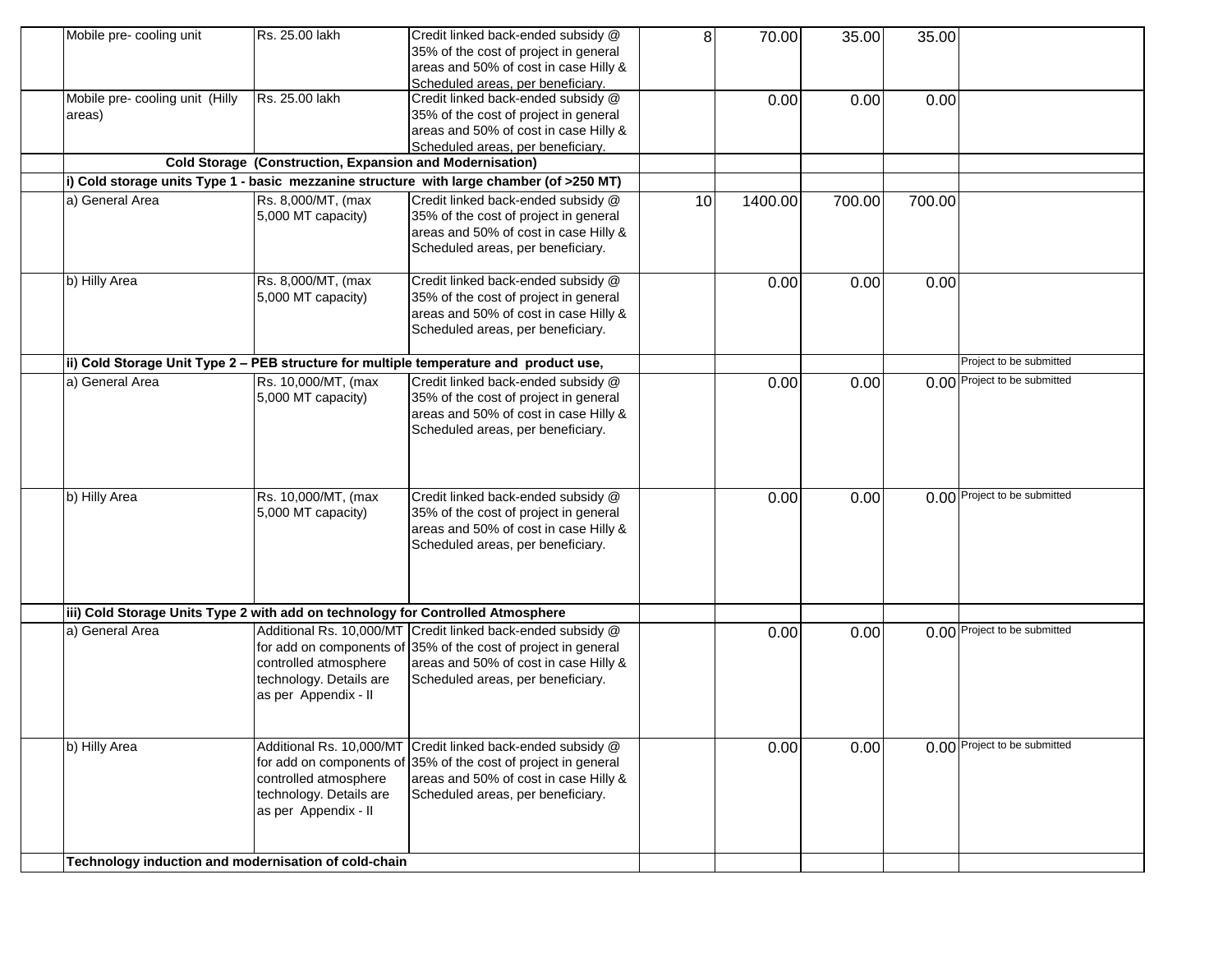| a) General Area                           | Max Rs. 250.00 lakh for          | Credit linked back-ended subsidy @     | 4  | 140.00 | 70.00 |      | 70.00 Project to be submitted           |
|-------------------------------------------|----------------------------------|----------------------------------------|----|--------|-------|------|-----------------------------------------|
|                                           | modernization of PLC             | 35% of the cost of project in general  |    |        |       |      |                                         |
|                                           | equipment, packaging             | areas and 50% of cost in case Hilly &  |    |        |       |      |                                         |
|                                           | lines, dock levelers,            | Scheduled areas, per beneficiary.      |    |        |       |      |                                         |
|                                           | advanced graders,                |                                        |    |        |       |      |                                         |
|                                           | alternate technologies,          |                                        |    |        |       |      |                                         |
|                                           | stacking systems,                |                                        |    |        |       |      |                                         |
| b) Hilly Area                             | Max Rs. 250.00 lakh for          | Credit linked back-ended subsidy @     |    | 0.00   | 0.00  |      | 0.00 Project to be submitted            |
|                                           | modernization of PLC             | 35% of the cost of project in general  |    |        |       |      |                                         |
|                                           | equipment, packaging             | areas and 50% of cost in case Hilly &  |    |        |       |      |                                         |
|                                           | lines, dock levelers,            | Scheduled areas, per beneficiary.      |    |        |       |      |                                         |
|                                           | advanced graders,                |                                        |    |        |       |      |                                         |
|                                           |                                  |                                        |    |        |       |      |                                         |
|                                           | alternate technologies,          |                                        |    |        |       |      |                                         |
|                                           | stacking systems,                |                                        |    |        |       |      |                                         |
| C.A/M.A. Storage units -                  | Rs. 32,000/ MT for 5000          | Credit linked back-ended subsidy       |    | 0.00   | 0.00  | 0.00 |                                         |
|                                           | MT capacity                      | @40% of the cost of project in General |    |        |       |      |                                         |
|                                           |                                  | areas.                                 |    |        |       |      |                                         |
| Refer vans/ containers (general areas)    |                                  |                                        |    |        |       |      | Project to be submitted                 |
| a) General Area                           | Rs. 26.00 lakh for 9 MT          | Credit linked back-ended subsidy @     | 8  | 72.80  | 36.40 |      | 36.40 Project to be submitted           |
|                                           | (NHM & HMNEH), and               | 35% of the cost of project in general  |    |        |       |      |                                         |
|                                           | prorata basis for lesser         | areas and 50% of cost in case of Hilly |    |        |       |      |                                         |
|                                           |                                  | & Scheduled areas, per beneficiary.    |    |        |       |      |                                         |
|                                           | capacity, but not below 4<br>MT. |                                        |    |        |       |      |                                         |
|                                           |                                  |                                        |    |        |       |      |                                         |
|                                           |                                  |                                        |    |        |       |      |                                         |
| b) Hilly Area                             | Rs. 26.00 lakh for 9 MT          | Credit linked back-ended subsidy @     |    | 0.00   | 0.00  |      | 0.00 Project to be submitted            |
|                                           | (NHM & HMNEH), and               | 35% of the cost of project in general  |    |        |       |      |                                         |
|                                           | prorata basis for lesser         | areas and 50% of cost in case of Hilly |    |        |       |      |                                         |
|                                           |                                  |                                        |    |        |       |      |                                         |
|                                           | capacity, but not below 4<br>MT. | & Scheduled areas, per beneficiary.    |    |        |       |      |                                         |
|                                           |                                  |                                        |    |        |       |      |                                         |
|                                           |                                  |                                        |    |        |       |      |                                         |
| Ripening chamber                          | Rs. 1.00 lakh/MT.                | -do-                                   | 1  | 0.35   | 0.18  |      | 0.18 Project to be submitted.           |
| project in general areas                  |                                  |                                        |    |        |       |      |                                         |
| Ripening chamber                          | Rs. 1.00 lakh/MT.                | -do-                                   |    | 0.00   | 0.00  | 0.00 |                                         |
| project in Hilly areas                    |                                  |                                        |    |        |       |      |                                         |
| Evaporative / low energy                  | Rs. 5.00 lakh/unit               | 50% of the total cost.                 | 29 | 72.50  | 36.25 |      | 36.25 Minutes of SLEC meeting<br>to be  |
| cool chamber (8 MT)                       |                                  |                                        |    |        |       |      | submitted along with<br>details of      |
|                                           |                                  |                                        |    |        |       |      | beneficiareis, locaiton,<br>etc to      |
|                                           |                                  |                                        |    |        |       |      | facilitate release of funds.            |
| Primary/ Mobile / Minimal processing unit |                                  |                                        |    |        |       |      | Project to be submitted                 |
| a) General Area                           | Rs. 25.00 lakh/unit.             | Credit linked back-ended subsidy @     | 3  | 30.00  | 15.00 |      | 15.00 Project to be submitted (Turmeric |
|                                           |                                  | 40% of the capital cost of project in  |    |        |       |      | boiling unit)                           |
|                                           |                                  | general areas and 55% in case of Hilly |    |        |       |      |                                         |
|                                           |                                  | & Scheduled areas, per beneficiary.    |    |        |       |      |                                         |
|                                           |                                  |                                        |    |        |       |      |                                         |
| b) Hilly Area                             | Rs. 25.00 lakh/unit.             | Credit linked back-ended subsidy @     |    | 0.00   | 0.00  |      | 0.00 Project to be submitted            |
|                                           |                                  | 40% of the capital cost of project in  |    |        |       |      |                                         |
|                                           |                                  | general areas and 55% in case of Hilly |    |        |       |      |                                         |
|                                           |                                  | & Scheduled areas, per beneficiary.    |    |        |       |      |                                         |
|                                           |                                  |                                        |    |        |       |      |                                         |
|                                           |                                  |                                        |    |        |       |      |                                         |
|                                           |                                  |                                        |    |        |       |      |                                         |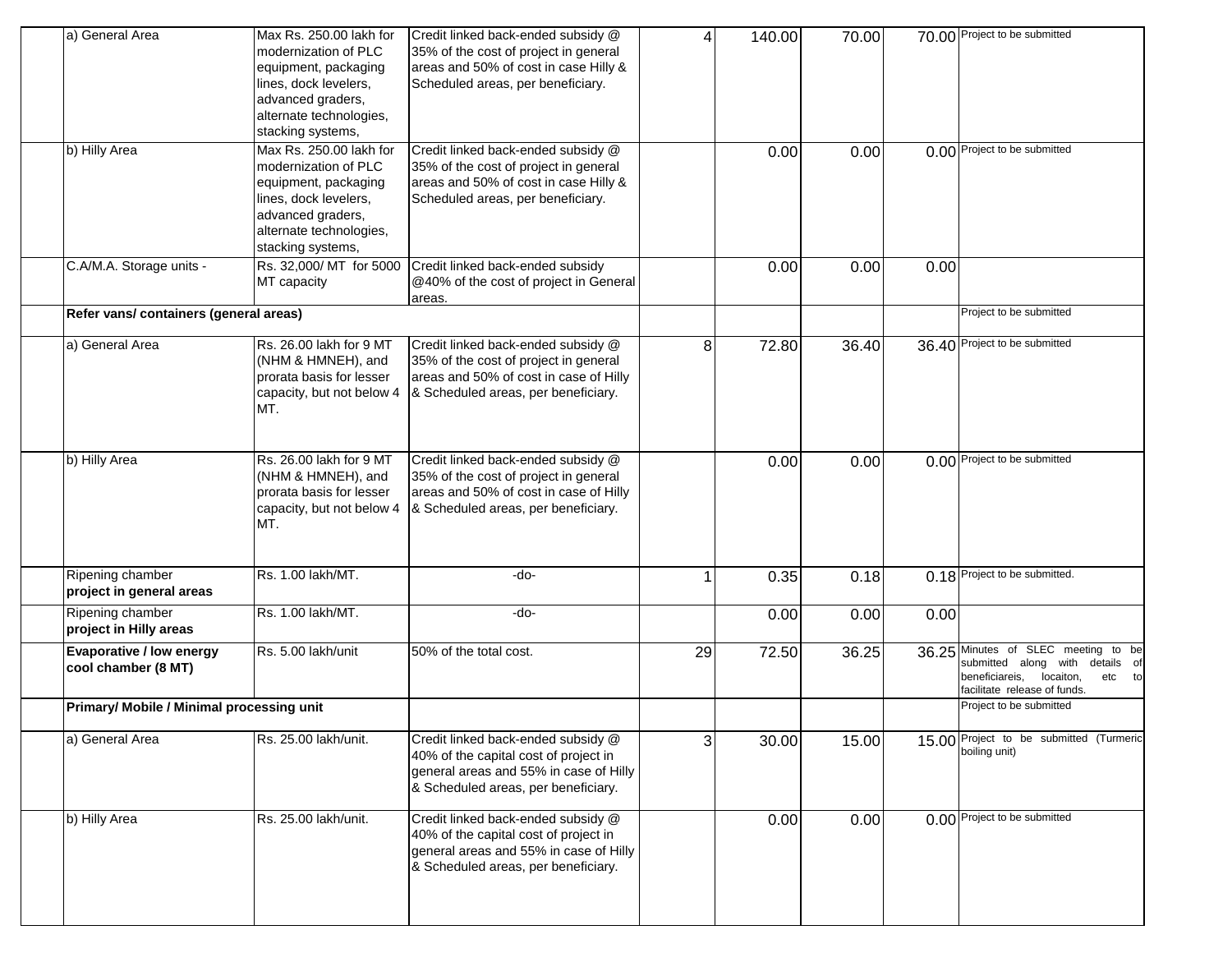|    | Preservation unit (low cost)                                | Rs.2.00 lakh/unit for new 50% of the total cost.<br>unit and Rs.1.00lakh/unit<br>for up-gradation                                                        |                                                                                                                                                           |        |         |         |         |                                                                                                                                              |
|----|-------------------------------------------------------------|----------------------------------------------------------------------------------------------------------------------------------------------------------|-----------------------------------------------------------------------------------------------------------------------------------------------------------|--------|---------|---------|---------|----------------------------------------------------------------------------------------------------------------------------------------------|
|    | New unit                                                    | Rs.2.00 lakh/unit for new<br>unit                                                                                                                        |                                                                                                                                                           | 100.00 | 100.00  | 50.00   | 50.00   |                                                                                                                                              |
|    | Upgraded unit                                               | Rs.1.00lakh/unit for up-<br>gradation                                                                                                                    |                                                                                                                                                           | 4      | 2.00    | 1.00    | 1.00    |                                                                                                                                              |
|    | Low cost onion storage<br>structure (25 MT)                 | Rs. 1.75 lakh/per unit                                                                                                                                   | 50% of the total cost.                                                                                                                                    | 150    | 131.25  | 65.63   |         | 65.63 Minutes of SLEC meeting to be<br>submitted along with details of<br>beneficiareis, locaiton,<br>etc to<br>facilitate release of funds. |
|    | Pusa Zero energy cool chamber Rs. 4000 per unit<br>(100 kg) |                                                                                                                                                          | 50% of the total cost.                                                                                                                                    | 245    | 4.90    | 2.45    | 2.45    |                                                                                                                                              |
|    | Integrated Cold Chain supply System                         |                                                                                                                                                          |                                                                                                                                                           |        |         |         |         |                                                                                                                                              |
|    | a) General Area                                             | Project Based. Project<br>should comprise of<br>minimum two<br>components listed under<br>C.1 to C.13 above,<br>with maximum cost of<br>Rs. 600.00 lakh. | Credit linked back-ended subsidy @<br>35% of the cost of project in general<br>areas and 50% of cost in case Hilly &<br>Scheduled areas, per beneficiary. |        | 0.00    | 0.00    | 0.00    |                                                                                                                                              |
|    | b) Hilly Area                                               | Project Based. Project<br>should comprise of<br>minimum two<br>components listed under<br>C.1 to C.13 above,<br>with maximum cost of<br>Rs. 600.00 lakh. | Credit linked back-ended subsidy @<br>35% of the cost of project in general<br>areas and 50% of cost in case Hilly &<br>Scheduled areas, per beneficiary. |        | 0.00    | 0.00    | 0.00    |                                                                                                                                              |
|    | Sub-total                                                   |                                                                                                                                                          |                                                                                                                                                           | 877.00 | 3241.30 | 1620.65 | 1620.65 |                                                                                                                                              |
| 12 |                                                             |                                                                                                                                                          | ESTABLISHMENT OF MARKETING INFRASTRUCTURE FOR                                                                                                             |        |         |         |         |                                                                                                                                              |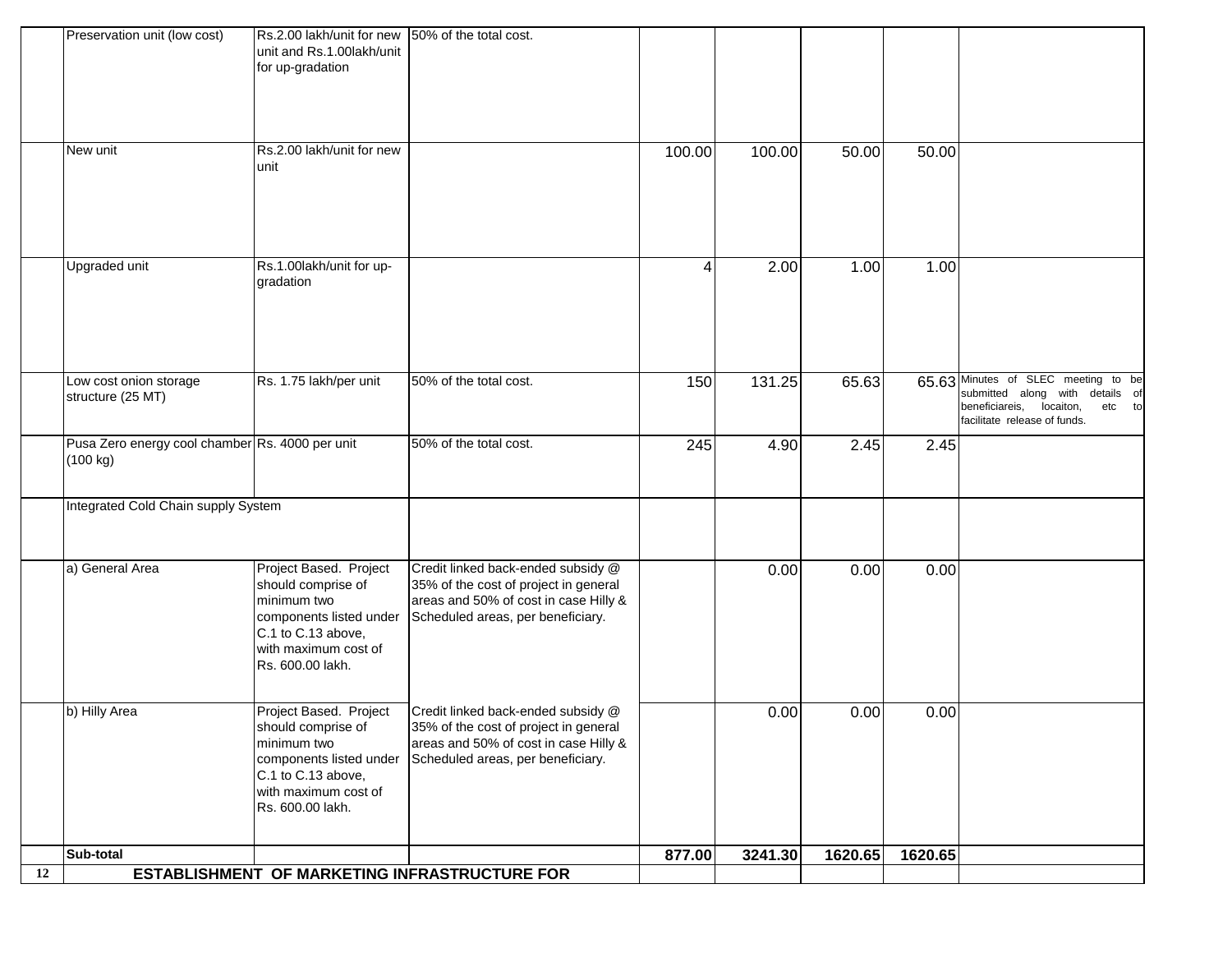| <b>Terminal markets</b>                                           |                         | Rs. 150.00 crore/ project 25% to 40% (limited to Rs.50.00 crore) |       | 0.00  | 0.00  | 0.00  |                                                                       |
|-------------------------------------------------------------------|-------------------------|------------------------------------------------------------------|-------|-------|-------|-------|-----------------------------------------------------------------------|
|                                                                   |                         | as Public-Private Partnership mode                               |       |       |       |       |                                                                       |
|                                                                   |                         | through competitive bidding, in                                  |       |       |       |       |                                                                       |
|                                                                   |                         | accordance with operational guidelines                           |       |       |       |       |                                                                       |
|                                                                   |                         | issued separately.                                               |       |       |       |       |                                                                       |
| <b>Wholesale markets</b>                                          |                         |                                                                  |       |       |       |       | Project to be submitted                                               |
|                                                                   |                         |                                                                  |       |       |       |       |                                                                       |
|                                                                   |                         |                                                                  |       |       |       |       |                                                                       |
|                                                                   |                         |                                                                  |       |       |       |       |                                                                       |
|                                                                   |                         |                                                                  |       |       |       |       |                                                                       |
| a) General Area                                                   | Rs.100.00 crore/project | Credit linked back-ended subsidy @                               |       |       |       |       | 0.00 Project to be submitted                                          |
|                                                                   |                         | 25% of the capital cost of project in                            |       | 0.00  | 0.00  |       |                                                                       |
|                                                                   |                         | general areas and 33.33% in case of                              |       |       |       |       |                                                                       |
|                                                                   |                         | Hilly & Scheduled areas for individual                           |       |       |       |       |                                                                       |
|                                                                   |                         | entrepreneurs.                                                   |       |       |       |       |                                                                       |
|                                                                   |                         |                                                                  |       |       |       |       |                                                                       |
|                                                                   |                         |                                                                  |       |       |       |       |                                                                       |
| b) Hilly Area                                                     | Rs.100.00 crore/project | Credit linked back-ended subsidy @                               |       | 0.00  | 0.00  |       | 0.00 Project to be submitted                                          |
|                                                                   |                         | 25% of the capital cost of project in                            |       |       |       |       |                                                                       |
|                                                                   |                         | general areas and 33.33% in case of                              |       |       |       |       |                                                                       |
|                                                                   |                         | Hilly & Scheduled areas for individual                           |       |       |       |       |                                                                       |
|                                                                   |                         | entrepreneurs.                                                   |       |       |       |       |                                                                       |
|                                                                   |                         |                                                                  |       |       |       |       |                                                                       |
|                                                                   |                         |                                                                  |       |       |       |       |                                                                       |
| Rural Markets/ Apni mandies/Direct markets                        |                         |                                                                  |       |       |       |       | Project to be submitted                                               |
|                                                                   |                         |                                                                  |       |       |       |       |                                                                       |
| a) General Area                                                   | Rs. 25.00 lakh          | Credit linked back-ended subsidy @                               | 6     | 60.00 | 30.00 |       | 30.00 Project to be submitted                                         |
|                                                                   |                         | 40% of the capital cost of project in                            |       |       |       |       |                                                                       |
|                                                                   |                         | general areas and 55% in case of Hilly                           |       |       |       |       |                                                                       |
|                                                                   |                         | & Scheduled areas, per beneficiary.                              |       |       |       |       |                                                                       |
|                                                                   |                         |                                                                  |       |       |       |       |                                                                       |
| b) Hilly Area                                                     | Rs. 25.00 lakh          | Credit linked back-ended subsidy @                               |       | 0.00  | 0.00  |       | 0.00 Project to be submitted                                          |
|                                                                   |                         | 40% of the capital cost of project in                            |       |       |       |       |                                                                       |
|                                                                   |                         | general areas and 55% in case of Hilly                           |       |       |       |       |                                                                       |
|                                                                   |                         | & Scheduled areas, per beneficiary.                              |       |       |       |       |                                                                       |
| Retail Markets/ outlets (environmentally controlled)              |                         |                                                                  |       |       |       |       |                                                                       |
|                                                                   |                         |                                                                  |       |       |       |       |                                                                       |
| a) General Area                                                   | Rs. 15.00 lakh /unit    | Credit linked back-ended subsidy @                               | 4     | 21.00 | 10.50 |       | 10.50 Minutes of SLEC meeting to be                                   |
|                                                                   |                         | 35% of the capital cost of project in                            |       |       |       |       | submitted along with details of                                       |
|                                                                   |                         | general areas and 50% in case of Hilly                           |       |       |       |       | beneficiareis,<br>locaiton,<br>etc to                                 |
|                                                                   |                         | & Scheduled areas, per beneficiary.                              |       |       |       |       | facilitate release of funds.                                          |
|                                                                   |                         |                                                                  |       |       |       |       |                                                                       |
| b) Hilly Area                                                     | Rs. 15.00 lakh /unit    | Credit linked back-ended subsidy @                               |       | 0.00  | 0.00  |       | 0.00 Minutes of SLEC meeting to be                                    |
|                                                                   |                         | 35% of the capital cost of project in                            |       |       |       |       | submitted along with details of<br>beneficiareis, locaiton,<br>etc to |
|                                                                   |                         | general areas and 50% in case of Hilly                           |       |       |       |       | facilitate release of funds.                                          |
|                                                                   |                         | & Scheduled areas, per beneficiary.                              |       |       |       |       |                                                                       |
|                                                                   | Rs. 30,000/ unit        | 50% of total cost.                                               |       |       |       |       | 1.13 Minutes of SLEC meeting to be                                    |
| <b>Static/Mobile Vending Cart/</b><br>platform with cool chamber. |                         |                                                                  | 15    | 2.25  | 1.13  |       | submitted along with details of                                       |
|                                                                   |                         |                                                                  |       |       |       |       | beneficiareis, locaiton,<br>etc to                                    |
|                                                                   |                         |                                                                  |       |       |       |       | facilitate release of funds.                                          |
| Sub-total                                                         |                         |                                                                  | 25.00 | 83.25 | 41.63 | 41.63 |                                                                       |
| <b>Functional Infrastructure for:</b>                             |                         |                                                                  |       |       |       |       |                                                                       |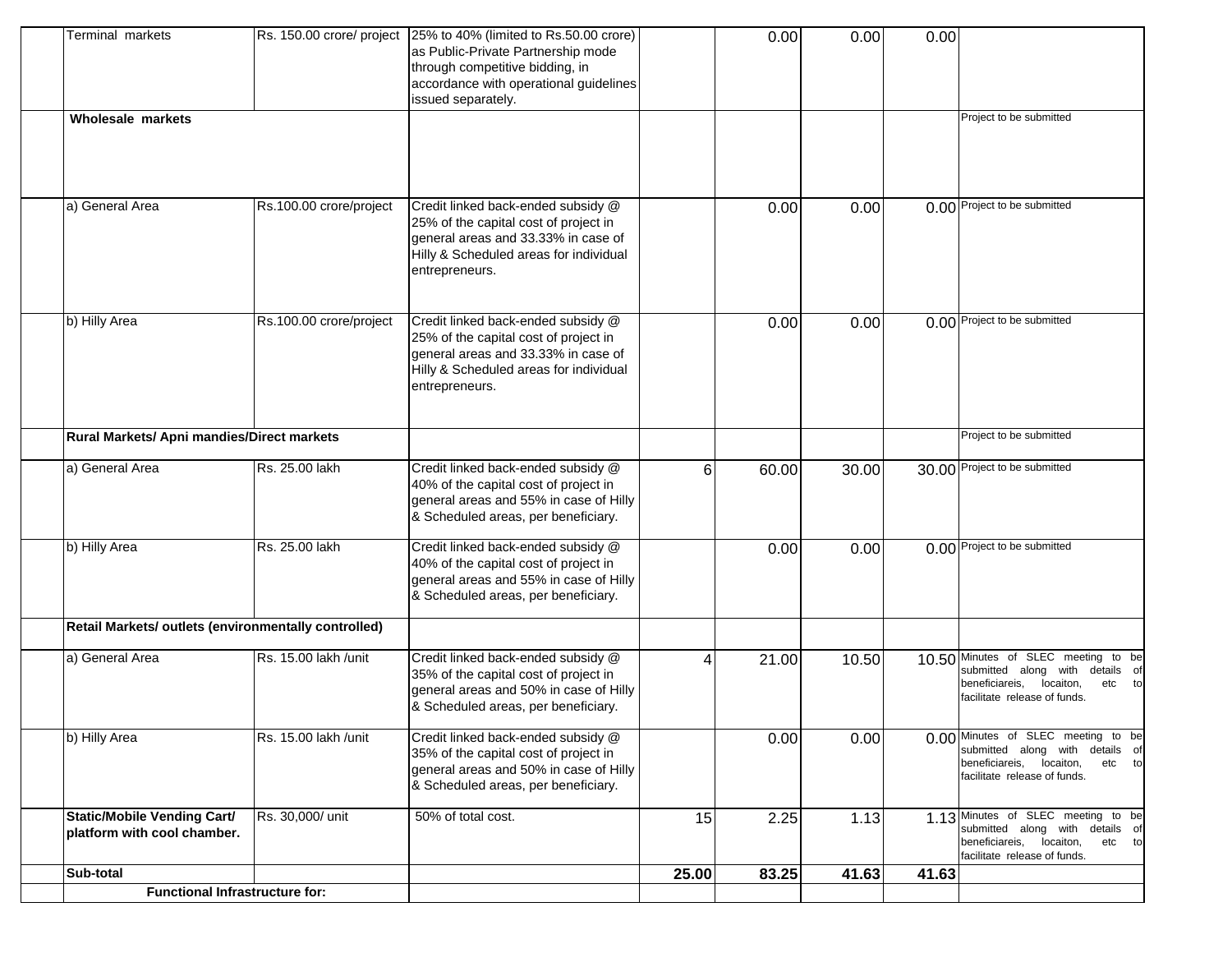|    | Collection, sorting/ grading, packing units etc.                                                                                                                                   |                                                                                                                            |                                                                                                                                                                  |      |        |        |        |                                                                                                                                        |
|----|------------------------------------------------------------------------------------------------------------------------------------------------------------------------------------|----------------------------------------------------------------------------------------------------------------------------|------------------------------------------------------------------------------------------------------------------------------------------------------------------|------|--------|--------|--------|----------------------------------------------------------------------------------------------------------------------------------------|
|    | a) General Area                                                                                                                                                                    | Rs.15.00 lakh                                                                                                              | Credit linked back-ended subsidy @<br>40% of the capital cost of project in<br>general areas and 55 % in case of<br>Hilly & Scheduled areas, per<br>beneficiary. | 4.00 | 24.00  | 12.00  | 12.00  |                                                                                                                                        |
|    | b) Hilly Area                                                                                                                                                                      | Rs.15.00 lakh                                                                                                              | Credit linked back-ended subsidy @<br>40% of the capital cost of project in<br>general areas and 55 % in case of<br>Hilly & Scheduled areas, per<br>beneficiary. |      | 0.00   | 0.00   | 0.00   |                                                                                                                                        |
|    | Quality control/ analysis lab                                                                                                                                                      | Rs. 200.00 lakh                                                                                                            | 100% of the total cost to public sector<br>as credit linked back ended subsidy.                                                                                  |      | 0.00   | 0.00   | 0.00   |                                                                                                                                        |
|    | Quality control/ analysis lab                                                                                                                                                      | Rs. 200.00 lakh                                                                                                            | 50% of cost to private sector as credit<br>linked back ended subsidy.                                                                                            |      | 0.00   | 0.00   | 0.00   |                                                                                                                                        |
|    | Gravity operated rope way in<br>hilly areas                                                                                                                                        | Rs. 15.00 lakh/km                                                                                                          | Credit linked back-ended subsidy @<br>50% of capital costs in Hilly areas.                                                                                       |      | 0.00   | 0.00   | 0.00   |                                                                                                                                        |
|    | Sub-total                                                                                                                                                                          |                                                                                                                            |                                                                                                                                                                  | 4.00 | 24.00  | 12.00  | 12.00  |                                                                                                                                        |
|    | <b>FOOD PROCESSING</b>                                                                                                                                                             |                                                                                                                            |                                                                                                                                                                  |      |        |        |        |                                                                                                                                        |
|    | Food processing units                                                                                                                                                              | Rs. 800 lakh/unit                                                                                                          | Credit linked back ended capital<br>investment assistance of 50% of cost<br>in the States of J&K, Himachal and<br>Uttarakhand                                    |      | 0.00   | 0.00   | 0.00   |                                                                                                                                        |
|    | Sub-total                                                                                                                                                                          |                                                                                                                            |                                                                                                                                                                  | 0.00 | 0.00   | 0.00   | 0.00   |                                                                                                                                        |
|    | <b>SPECIAL INTERVENTIONS</b>                                                                                                                                                       |                                                                                                                            |                                                                                                                                                                  |      |        |        |        |                                                                                                                                        |
|    | Innovative interventions not<br>covered under any GOI<br>schemes                                                                                                                   | 10% of outlay                                                                                                              | 50% of cost, based on project<br>proposal.                                                                                                                       |      |        | 0.00   | 0.00   |                                                                                                                                        |
|    | Tackling of emergent<br>/unforeseen requirements of<br><b>SHMs</b>                                                                                                                 | Rs.20.00 lakh                                                                                                              | 50% of cost, based on project<br>proposal.                                                                                                                       |      | 0.00   | 0.00   | 0.00   |                                                                                                                                        |
|    | Sub-total                                                                                                                                                                          |                                                                                                                            |                                                                                                                                                                  | 0.00 | 0.00   | 0.00   | 0.00   |                                                                                                                                        |
| 13 |                                                                                                                                                                                    | <b>Mission Management</b>                                                                                                  |                                                                                                                                                                  |      |        |        |        |                                                                                                                                        |
|    | State & Districts Mission Offices 5% of total annual<br>and implementing agencies for<br>administrative expenses,<br>project, preparation,<br>computerization, contingency<br>etc. | expenditure on the basis<br>of appraised needs to<br><b>State Horticulture Mission</b><br>(SHM) / implementing<br>Agencies | 100% assistance.                                                                                                                                                 |      | 537.33 | 268.67 | 268.67 |                                                                                                                                        |
|    | Institutional Strengthening,<br>hire/purchase of vehicles,<br>hardware/software                                                                                                    | Project based                                                                                                              | 100% assistance.                                                                                                                                                 |      |        | 0.00   | 0.00   |                                                                                                                                        |
|    | Seminars, conferences, workshops, exhibitions, Kisan<br>Mela, horticulture shows, honey festivals etc. including<br><b>SAGY</b>                                                    |                                                                                                                            |                                                                                                                                                                  |      |        |        |        | Minutes of SLEC meeting to be<br>submitted along with details of<br>beneficiareis, locaiton,<br>etc to<br>facilitate release of funds. |
|    | International level                                                                                                                                                                | Rs. 7.50 lakh per event.                                                                                                   | 100% of cost per event of 4 days, on<br>pro rata basis.                                                                                                          |      | 0.00   | 0.00   | 0.00   |                                                                                                                                        |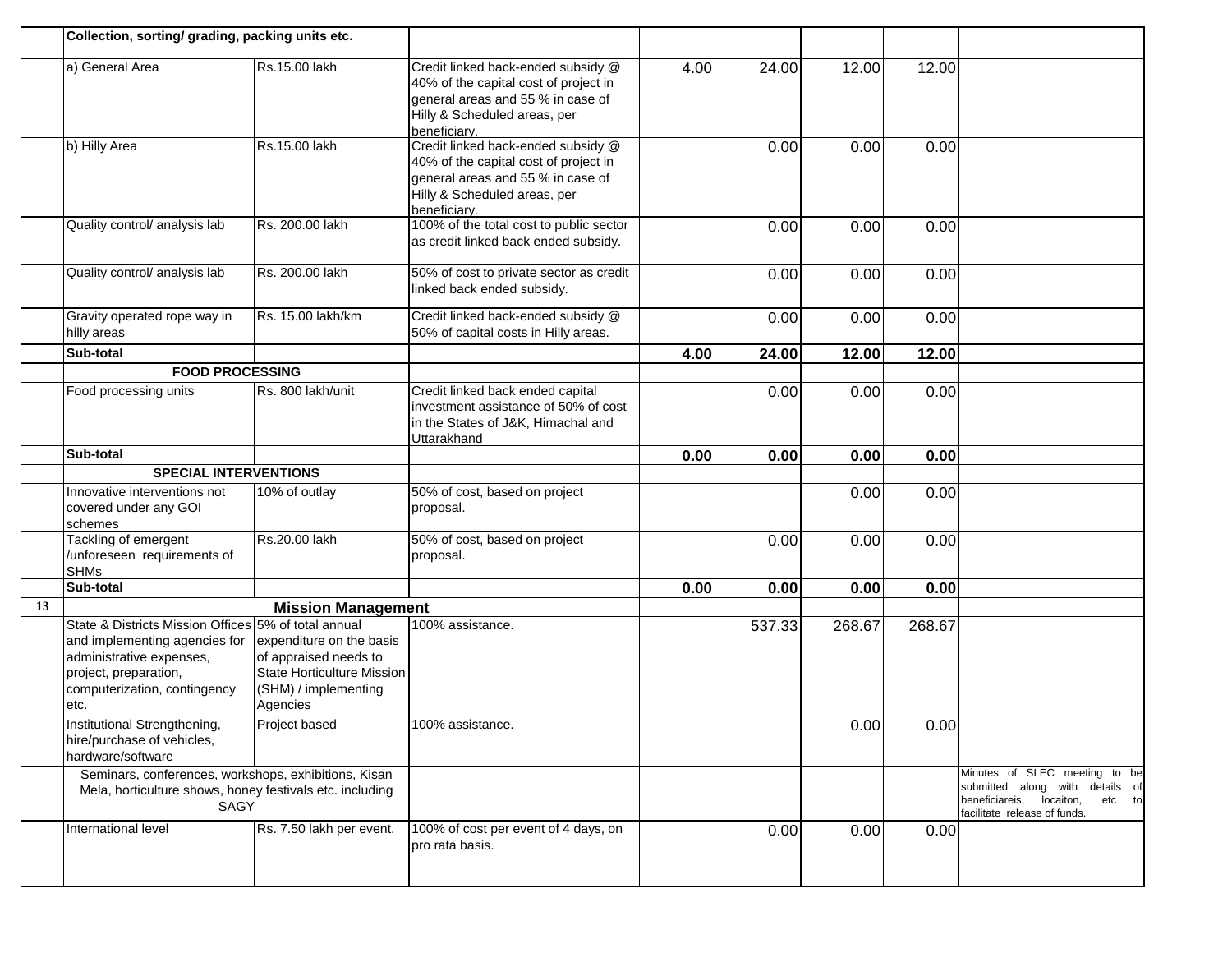| National level                                                                                                                                                                                                                                                                        | Rs. 5.00 lakh per event.                                                                                                    | 100% of cost per event of two days.                                               | 1  | 5.00   | 2.50  | 2.50  |  |
|---------------------------------------------------------------------------------------------------------------------------------------------------------------------------------------------------------------------------------------------------------------------------------------|-----------------------------------------------------------------------------------------------------------------------------|-----------------------------------------------------------------------------------|----|--------|-------|-------|--|
| State level                                                                                                                                                                                                                                                                           | Rs. 3.00 lakh / event                                                                                                       | 100% assistance subject to a<br>maximum of Rs.3.00 lakh per event of<br>two days. | 6  | 18.00  | 9.00  | 9.00  |  |
| <b>District level</b>                                                                                                                                                                                                                                                                 | Rs. 2.00 lakh / event                                                                                                       | 100% assistance subject to a<br>maximum of Rs.2.00 lakh per event of<br>two days. | 61 | 122.00 | 61.00 | 61.00 |  |
| Information dissemination<br>through publicity, printed<br>literature etc and local<br>advertisements                                                                                                                                                                                 | Rs. 0.40 lakh/ block                                                                                                        | 100% of cost.                                                                     |    | 0.00   | 0.00  | 0.00  |  |
| Development of technology<br>packages in electronic form to<br>be shared through IT network                                                                                                                                                                                           | Rs. 1.00 lakh/ district                                                                                                     | 100% of Cost                                                                      |    | 0.00   | 0.00  | 0.00  |  |
| Technical Support Group (TSG) Project based, subject to<br>at State Level for hiring<br>experts/staff, studies,<br>monitoring & concurrent<br>evaluation/evaluation, mass<br>media, publicity, video<br>conference etc.                                                               | a ceiling of Rs. 50.00<br>lakh per annum/state                                                                              | 100% of cost                                                                      |    | 36.13  | 18.07 | 18.07 |  |
| Promotion of Farmer Producers As per norms issued by<br>Organization/ FPO/FIG Farmer<br>Interest Groups of 15-20<br>farmers/20 ha, Growers<br>Associations and tie up with<br>Financial Institution and<br>Aggregators.                                                               | SFAC.                                                                                                                       | As per norms issued by SFAC from<br>time to time.                                 | 32 | 64.00  | 32.00 | 32.00 |  |
| Baseline survey and<br>Strengthening horticultural<br>statistical data base                                                                                                                                                                                                           | Rs. 100.00 lakh for large<br>states, Rs. 50.00 lakh for<br>small states and Rs.<br>25.00 lakh for very small<br>states/UTs. | 100% of cost as one time grant on<br>survey related activities.                   |    | 0.00   | 0.00  | 0.00  |  |
| I. National Level                                                                                                                                                                                                                                                                     |                                                                                                                             |                                                                                   |    |        |       |       |  |
|                                                                                                                                                                                                                                                                                       |                                                                                                                             |                                                                                   |    |        |       |       |  |
| Technical Support Group (TSG) Rs. 5.00 crore per annum 100% of cost.<br>at National Level for hiring<br>experts/staff, studies, Seminar/<br>Workshops,<br>training,<br>contingencies, monitoring &<br>evaluation,<br>mass<br>media,<br>publicity, video conference etc<br>as per G.3. |                                                                                                                             |                                                                                   |    |        | 0.00  | 0.00  |  |